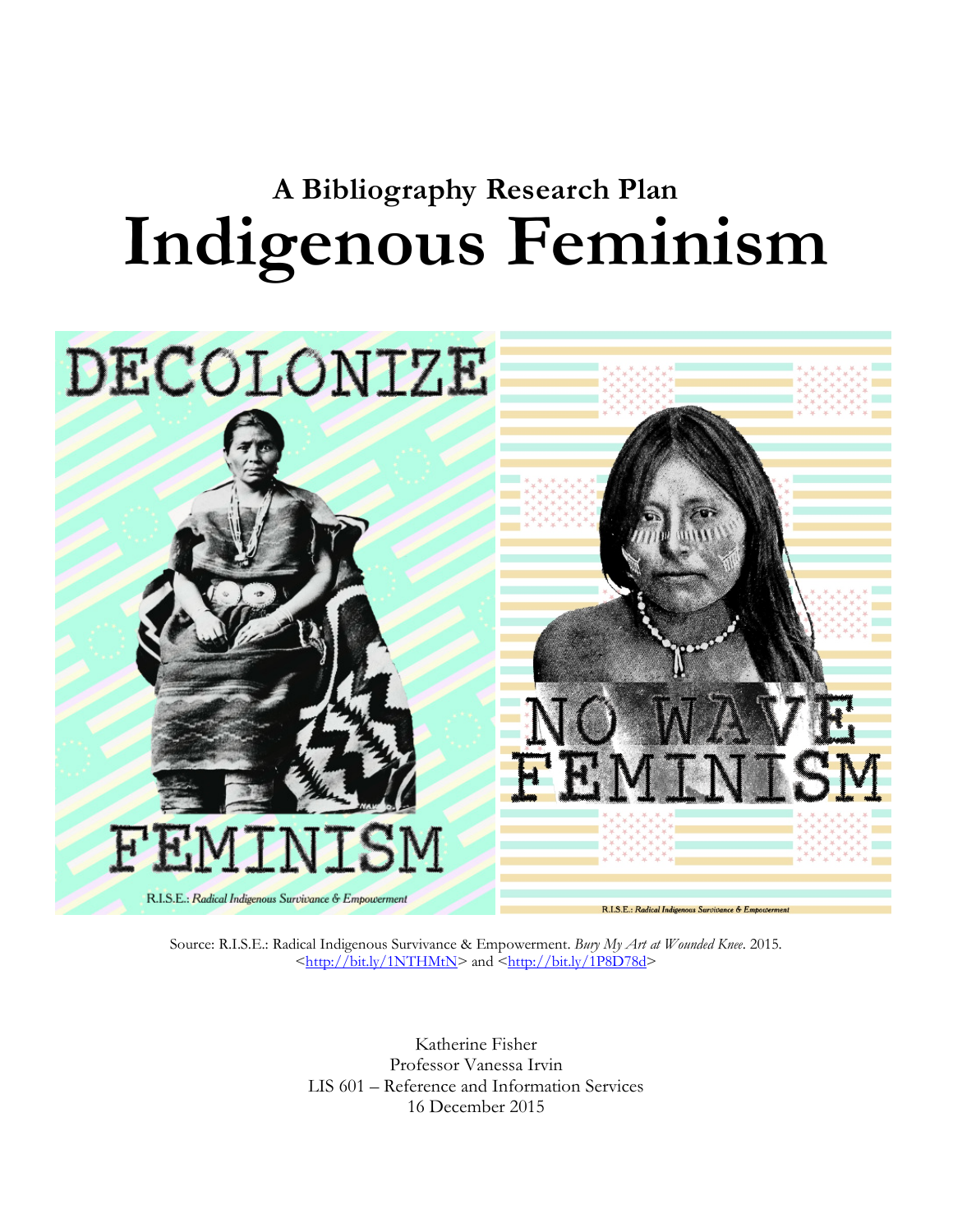| <b>Table of Contents</b> |
|--------------------------|
|                          |

<span id="page-1-0"></span>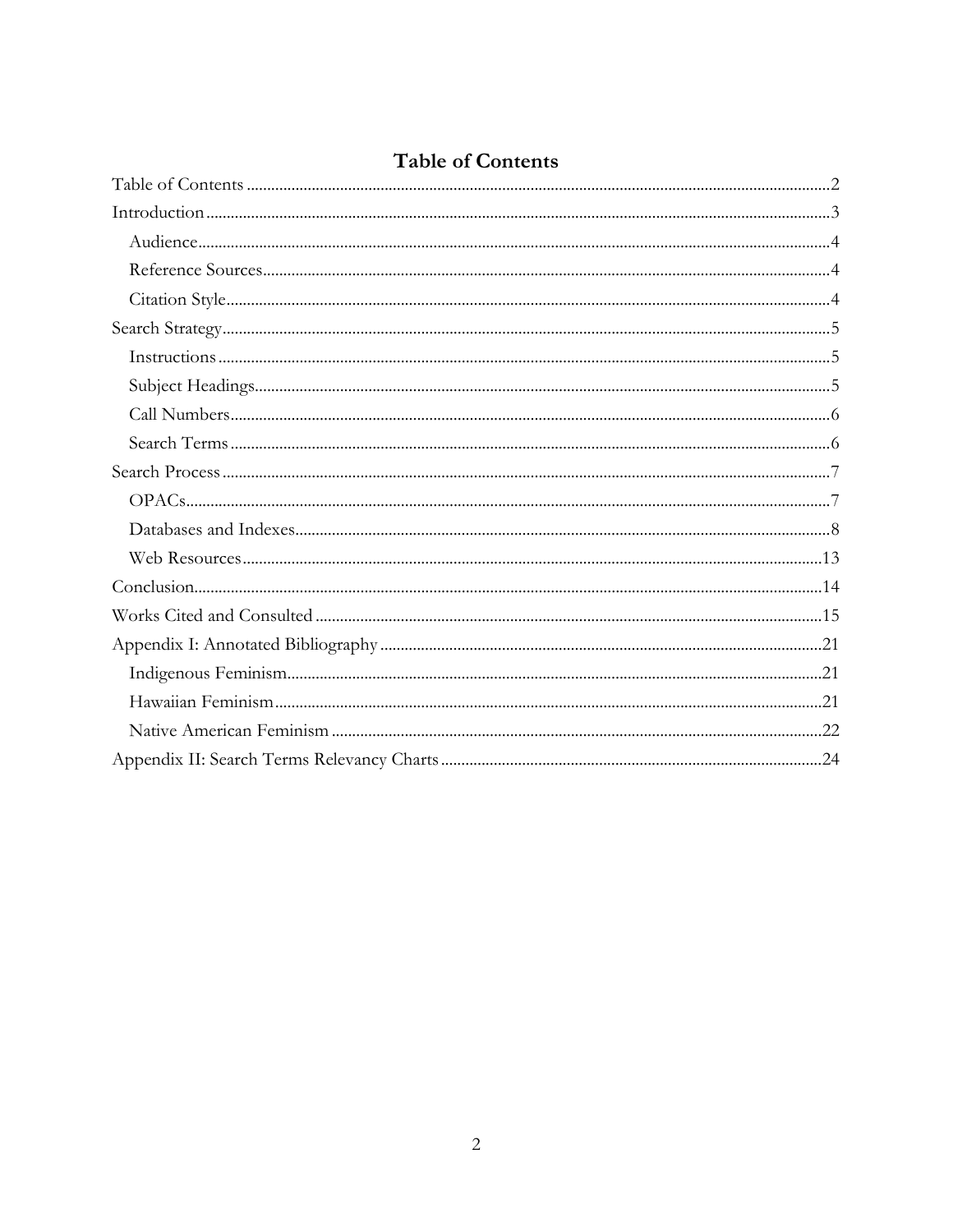#### **Introduction**

<span id="page-2-0"></span>Indigenous feminism is an umbrella term for theoretical and practical paradigms that link the issue of gender equality with that of decolonization and sovereignty for indigenous people. Indigenous feminism is both a theory—closely related to feminist theory but rejecting threads of oppression and exploitation that run through mainstream, western feminism—and an activist movement with cultural, economic, and political dimensions. Indigenous feminism aims to "maintain traditional Indigenist equality of status, self-determination and sovereignty" (Waters 266).

Some indigenous thinkers argue, in fact, that colonization introduced patriarchy into their societies and thus 1) their indigenous heritage offers more equitable models (Guerrero 360) and/or 2) any efforts to tackle sexism and cultural and political imperialism must be linked. Others argue that feminism is itself a colonizing force and push to develop alternatives rooted in indigenous identities and values. According to this view, as one scholar explains that she once believed, "organizing women of the world against gender inequality under a banner of universal sisterhood both minimize[s] and erase[s] social, economic and political differences between vastly different positioned women," in effect reinforcing their marginalization (St. Denis 16).

Indigenous feminism can itself be considered a variety of feminism, but it encompasses a vast number of voices and perspectives that cannot be adequately represented in this brief introduction to the subject. Rather than attempt to engage specific issues of indigenous feminism in depth or survey the many indigenous peoples and communities affected by colonization, this plan will offer some search strategies and sources for gaining a basic understanding of what indigenous feminism is, how it differs from western feminism, how race and ethnicity intersect with gender in indigenous contexts, and the types of political and cultural critiques made by indigenous feminist thinkers. In order to demonstrate resources and approaches helpful for researching different varieties of indigenous feminism, this plan will also explore two subtopics: Native American feminism and Hawaiian feminism. The resources identified in this plan will introduce researchers to key components of indigenous thought and explore the question of whether feminism and indigenism are compatible.

While indigenous feminists have been writing and speaking out for decades if not longer, indigenous feminism as a widely recognized concept and a movement with global resonance is a fairly recent development within scholarship in women's studies and related fields. Because indigenous feminism, explicitly identified as such, is still developing as a field of study and is often perceived as a niche topic, it does not have established terminology on which to base controlled vocabulary. The searches outlined in this bibliography plan are based on combinations of subject terms related to feminism and women's issues, on the one hand, and indigenous cultures, politics, and civil rights, on the other. This plan aims to bring together resources from two areas more established within controlled vocabularies and reference sections, highlighting whenever possible materials that directly address the joint concept. This plan prioritizes searches built around the term *indigenous feminism*, because many current scholars' work is coalescing around the phrase, but researchers should also use other suggested keywords and subject headings to explore intersections of feminism and indigenous identities. Keep in mind, too, that while *indigenous feminism* is a common term, you may encounter variations such as *native feminism*, *tribal feminism*, or *aboriginal feminism*.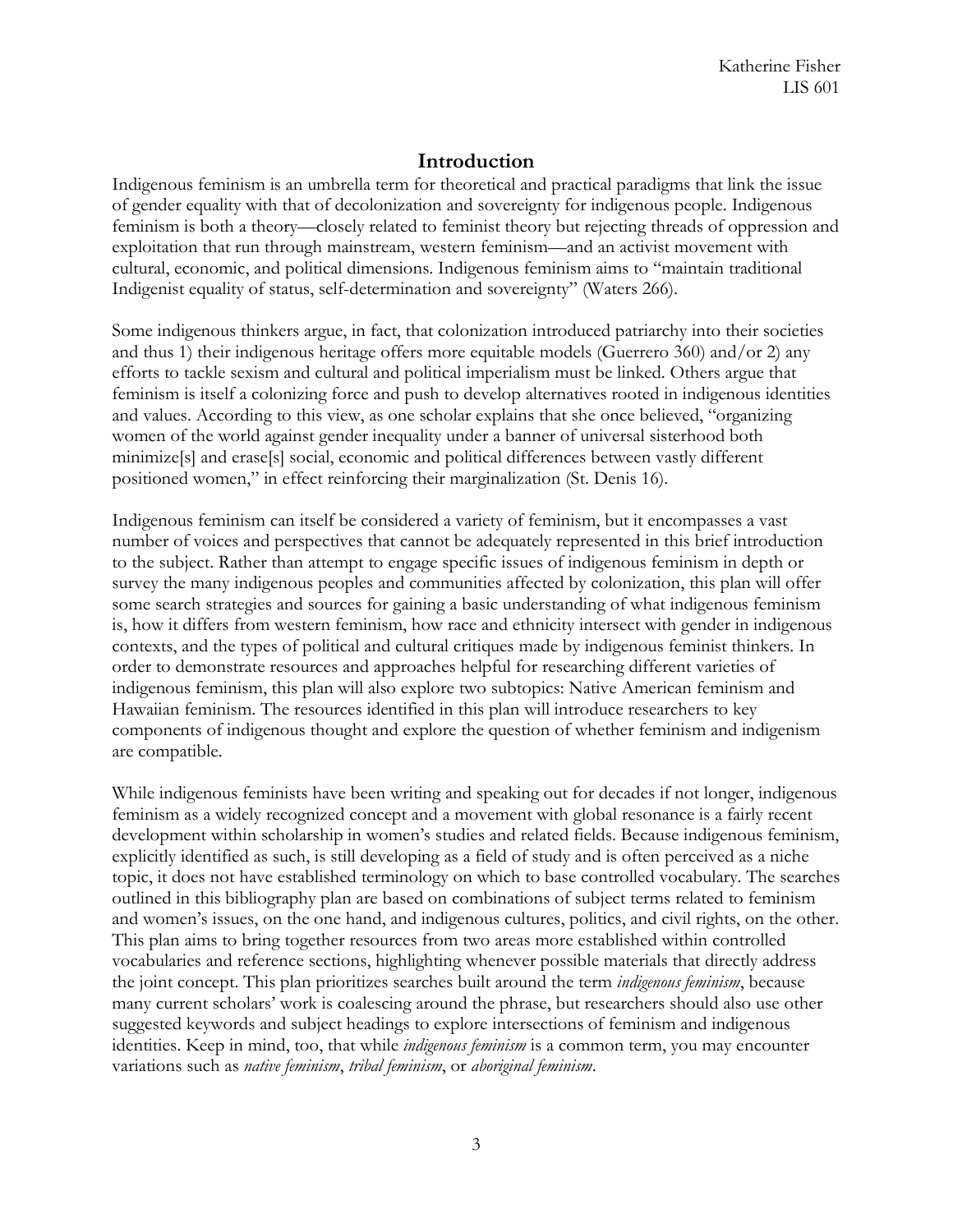

A graphic showing some of the concepts linked to indigenous feminism. Source: "Conclusion: Final Reflections and Comments." *GNDS 340 Group Project* [course website]. 2013. <http://bit.ly/227YV9s>

#### <span id="page-3-0"></span>**Audience**

This research plan was prepared for the benefit of undergraduate students studying in the departments of political science, American studies, ethnic studies, and related fields, particularly those students enrolled in the University of Hawaii at Manoa's classes on gender studies, feminist theory, indigenous politics, and race relations. This guide assumes some familiarity with feminist theory and the history of colonization.

#### <span id="page-3-1"></span>**Reference Sources**

For background information on feminism and indigenous Hawaiian and Native American peoples, consult the reference section of Hamilton Library. Below are listed some reference sources, located by browsing within the call number ranges discussed later in this plan, that can be used to gain a basic understanding of terms and background issues.

- *Encyclopedia of Feminist Theories*, edited by Lorraine Code, 2000 (Call #: [HQ1190 .E63 2000\)](https://uhmanoa.lib.hawaii.edu/vwebv/search?searchArg=%20HQ1190%20.E63%202000&searchCode=CALL+%2B&searchType=1) Contains the following entries: "Indigenist Feminism" and "Native Women, Civil Rights, and Sovereignty." Electronic version also available [here.](http://site.ebrary.com.eres.library.manoa.hawaii.edu/lib/uhmanoa/detail.action?docID=10070673)
- "Native Hawaiian Women: A Bibliography of English Language, Written Materials Published since 1980," by Ruhiyyah Napualani, 1991 (Call #: [DU624.65 .S597 1991\)](https://uhmanoa.lib.hawaii.edu/vwebv/search?searchArg=%20DU624.65%20.S597%201991&searchCode=CALL+%2B&searchType=1)
- *The Native North American Almanac: A Reference Work on Native North Americans*, 1994 (Call #: [E75 .N38\)](https://uhmanoa.lib.hawaii.edu/vwebv/search?searchArg=%20E75%20.N38&searchCode=CALL+%2B&searchType=1)
- *The No-Nonsense Guide to Indigenous Peoples*, by Lotte Hughes, 2003 (Call #: GN380 .H833 [2003\)](https://uhmanoa.lib.hawaii.edu/vwebv/search?searchArg=%20GN380%20.H833%202003&searchCode=CALL+%2B&searchType=1)
- *Report on the Culture, Needs and Concerns of Native Hawaiians*, 1983 (Call #: [DU624.65 .N37](https://uhmanoa.lib.hawaii.edu/vwebv/search?searchArg=%20DU624.65%20.N37%201983&searchCode=CALL+%2B&searchType=1)  [1983\)](https://uhmanoa.lib.hawaii.edu/vwebv/search?searchArg=%20DU624.65%20.N37%201983&searchCode=CALL+%2B&searchType=1)

## <span id="page-3-2"></span>**Citation Style**

All citations in this bibliography plan follow the guidelines of the *MLA Handbook for Writers of Research Papers* (7<sup>th</sup> edition).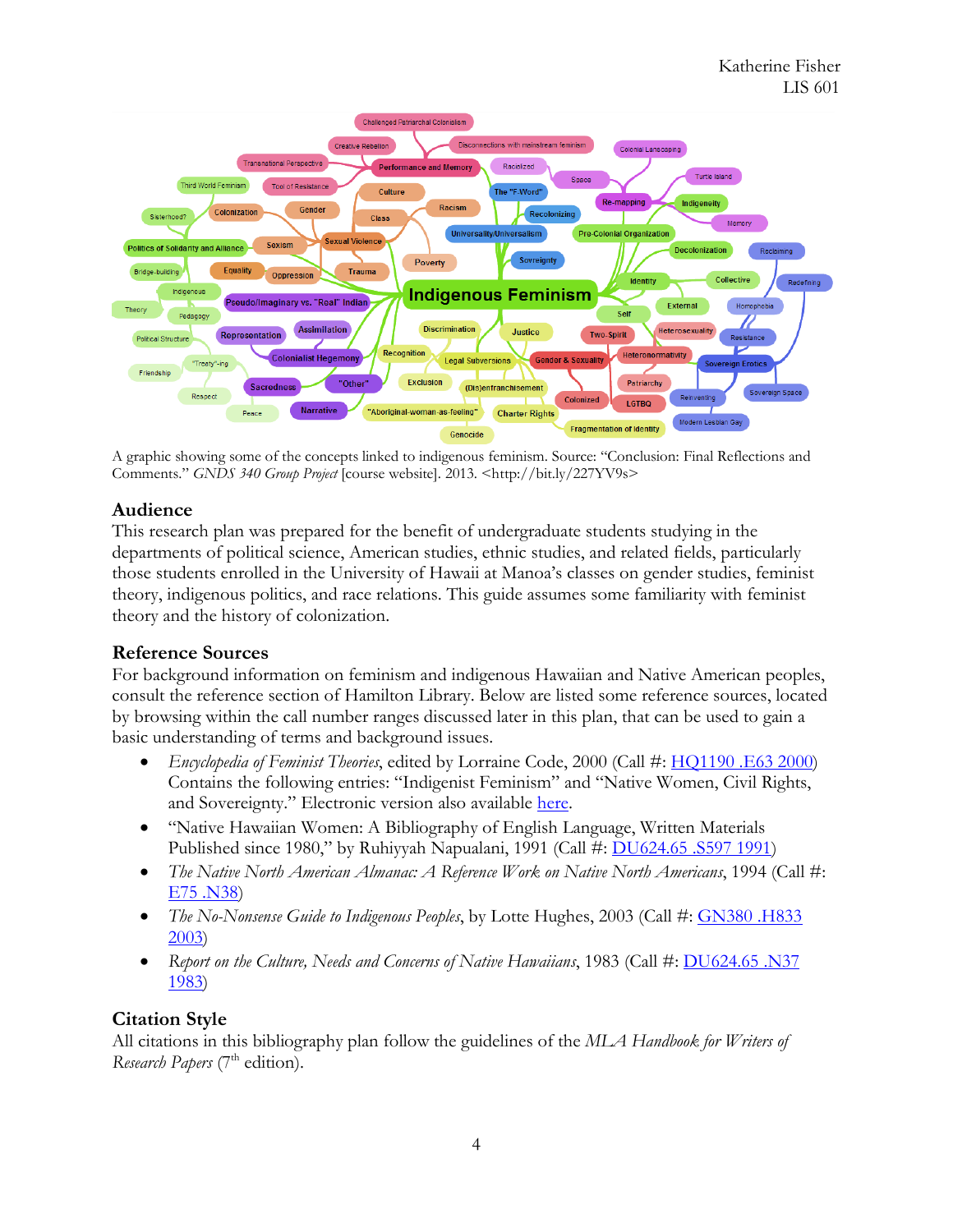## **Search Strategy**

#### <span id="page-4-1"></span><span id="page-4-0"></span>**Instructions**

As noted above, all controlled vocabulary subject headings will be written in all caps throughout this research plan, as will Boolean operators (such as AND and OR). Non-CV search terms will be italicized for easy identification, and natural-language strings will be placed in quotation marks.

#### <span id="page-4-2"></span>**Subject Headings**

#### Library of Congress

To locate Library of Congress subject headings related to indigenous feminism, I browsed the most recent edition of the LCSH volumes, an electronic version of which can be found on the LOC website [\(http://www.loc.gov/aba/publications/FreeLCSH/freelcsh.html\)](http://www.loc.gov/aba/publications/FreeLCSH/freelcsh.html). I began by looking up *feminism* and selecting headings listed as NT (narrower terms) that are likely to contain information relevant to indigenous feminism or culturally oriented and place-based approaches to feminism. I made a strategic decision to exclude subject headings for feminist fiction and poetry from various regions of the world because my focus in this research plan is on the study and theory of indigenous feminism; if a researcher is interested in feminist art and writing, however, they can employ subject headings such as FEMINIST POETRY, BALINESE*.*

Primary subject headings: FEMINISM INDIGENOUS PEOPLES INDIGENOUS CIVIL RIGHTS POSTCOLONIALISM DECOLONIZATION

ALASKA NATIVES HAWAIIANS INDIANS OF NORTH AMERICA INDIGENOUS WOMEN HAWAIIAN WOMEN

Alternate subject headings: FEMINIST THEORY FEMINIST GEOGRAPHY FEMINISM—INTERNATIONAL COOPERATION FEMINIST ANTHROPOLOGY FEMINIST POLITICAL GEOGRAPHY INDIGENOUS PEOPLE—POLITICS AND GOVERNMENT INDIGENOUS SOCIAL CONDITIONS NATIONALISM AND FEMINISM

#### Dewey Decimal

While this research plan was built for students using the UHM Library, and academic library collections are likely better equipped for research on the topic of indigenous feminism, Dewey Decimal subject headings and call numbers might be helpful in developing additional keyword for searching or facilitating supplemental research in a public library.

COLONIZATION DECOLONIZATION FEMINISM INDIGEOUS PEOPLES NORTH AMERICAN NATIVE PEOPLES POLYNESIANS WOMEN'S RIGHTS WOMEN'S MOVEMENTS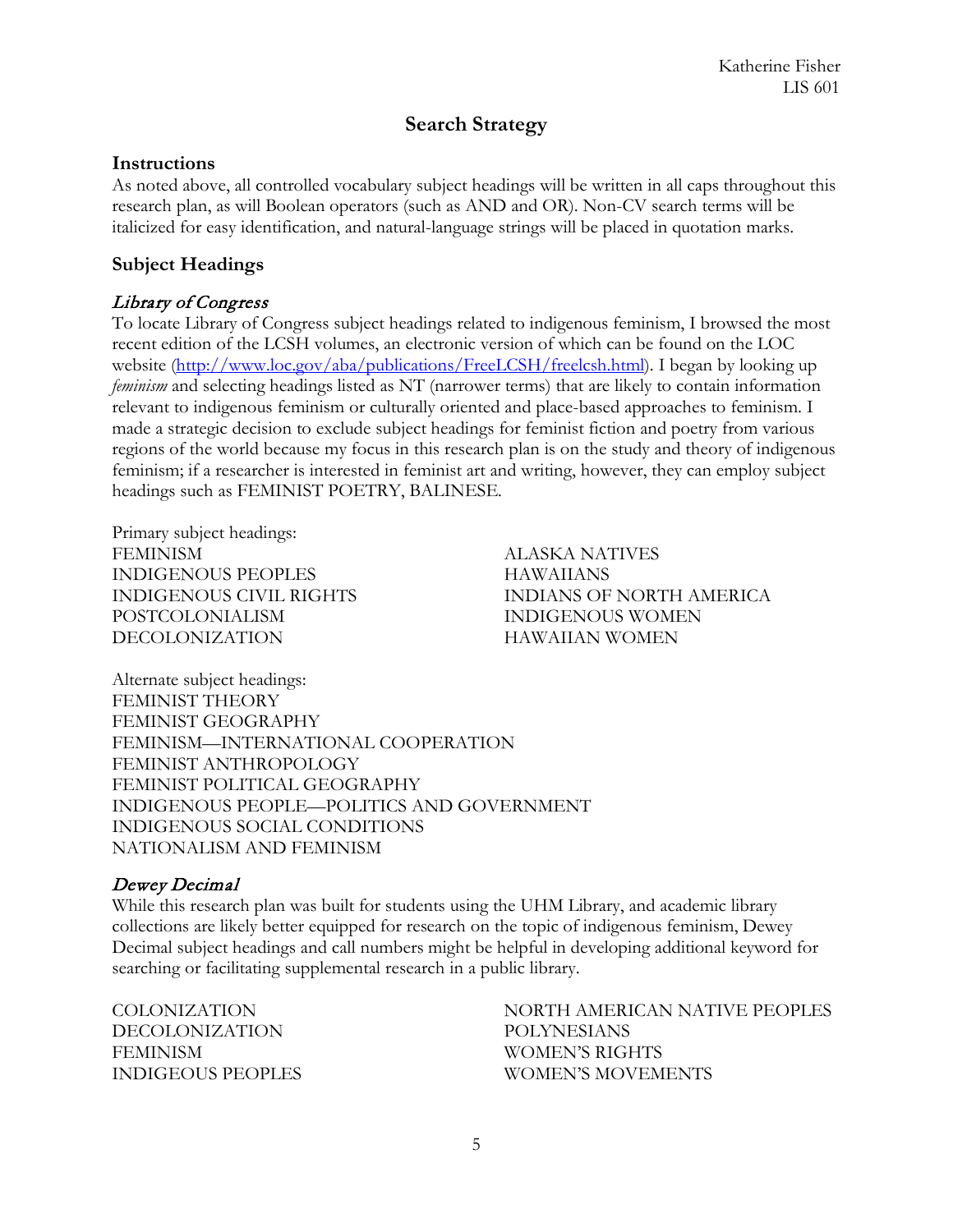#### <span id="page-5-0"></span>**Call Numbers**

These call number ranges may contain sources helpful for researching indigenous feminism.

#### Library of Congress

Library of Congress call numbers were selected using *Library of Congress Subject Headings* (37th edition), which can be found at [https://www.loc.gov/catdir/cpso/lcco/.](https://www.loc.gov/catdir/cpso/lcco/)

| Hawaiians                        | DU620-DU629     |
|----------------------------------|-----------------|
| Indians of North American        | E75-E99         |
| Indigenous peoples, ethnology    | GN380           |
| Feminism                         | HQ1101-HQ2030.7 |
| Indigenous women                 | HQ1150-HQ1170   |
| Indigenous peoples, colonization | IV305           |

## Dewey Decimal

Dewey call numbers were identified using the *Dewey Decimal Classification and Relative Index* (22nd edition).

| Women and women's movements                        | 305.4      |
|----------------------------------------------------|------------|
| Indigenous peoples                                 | 305.8      |
| Human rights, civil rights, and women's rights 323 |            |
| Colonization and decolonization                    | 325.3      |
| Law and indigenous peoples                         | 340.52     |
| North American native peoples                      | $970 - 79$ |
| Polynesians                                        | 994        |

#### <span id="page-5-1"></span>**Search Terms**

#### Keywords

Below are keywords related to the topic of indigenous feminism, many of which were used to select appropriate CV for use in different resources and to develop Boolean searches. These keywords can also be helpful when doing full-text searches in databases. Some are truncated with an asterisk at the end, indicating that they can be used to search for variant words with different endings.

- *feminis*\* (feminism, feminisms, feminist)
- *indigen*<sup>\*</sup> (indigenous, indigeneity, indigenist, indigenism, indigenousness)
- *aborigin*\*(aboriginal, Aborigine)
- *intersectional*\* (intersectional, intersectionality)
- *postcolonial*\* (postcolonial, postcolonialism, postcolonization)
- *coloni*\* (colonization, colonialism)
- *native*
- *social justice*
- *race*
- *ethnicity*
- *gender*
- *women's rights*
- *decolonization*
- *Africana womanism*
- *Native American*
- *First Nations*
- *Alaska Native*
- *American Indian*
- *Native American*
- *Hawaiian*
- *kanaka 'oiwi*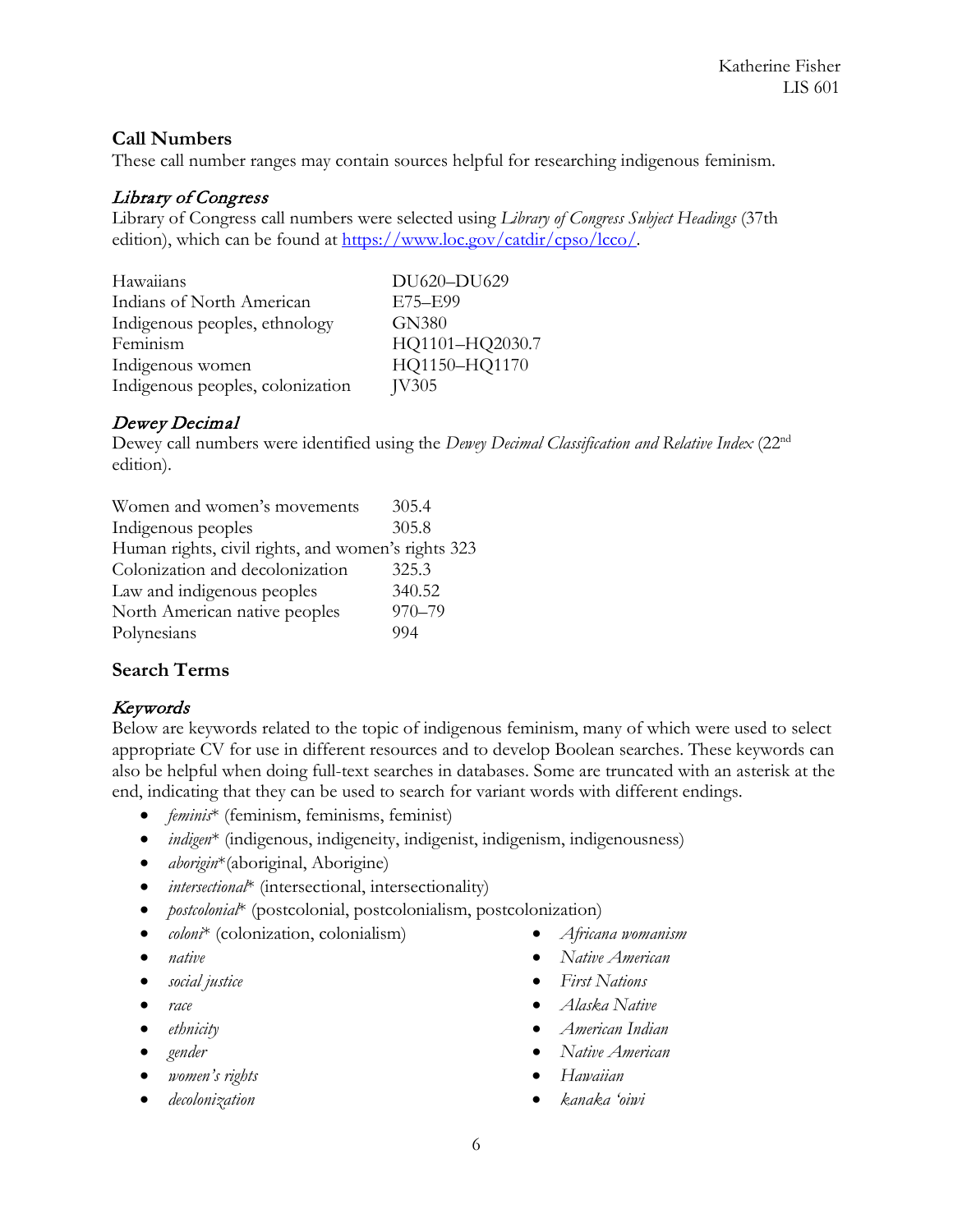#### Boolean expressions

- *women* AND *postcolonial\**
- *indigenous* AND (*social justice* OR *rights*) AND women
- *intersectional feminism* AND *race*
- *feminism* AND *ethnicity*
- *feminism* AND (*Hawaii\** OR *kanaka* OR *native* OR *indigenous*)

#### Natural language strings

- "women in indigenous communities"
- "alternatives to western [or white] feminism"
- "differences between indigenous and western feminism"
- <span id="page-6-0"></span>• "intersectional feminism in a postcolonial context"

## **Search Process**

#### <span id="page-6-1"></span>**OPACs**

#### UH Voyager

The Voyager interface might look a little clunky, and of course the results are only as good as the MARC records being searched, but Voyager is straightforward to use and has many powerful search and limiting features. While examining the records of highly relevant results from my CV search for FEMINISM AND INDIGENOUS PEOPLES (such as the book *Black Body: Women, Colonialism, and Space* (Mohanram), about indigenous feminist issues in Australia and New Zealand), I looked for additional CV that would be helpful in researching the topic. One tip is to add place names to the FEMINISM subject heading, which permits geographical subdivision, in order to locate sources on feminism from particular regions or nations (e.g., FEMINISM—AUSTRALIA and FEMINISM— NEW ZEALAND). I discovered that while Voyager responds to truncation in basic searches (e.g., *feminis\**), attempts to combine truncated terms with other search terms (e.g., *feminis\** AND *indigenous*) yield zero results.

After locating resources about the general topic of indigenous feminism, I narrowed by search to the subtopics Hawaiian feminism and Native American feminism. Searches using exclusively CV brought up very few results; the searches were more successful with a combination of KW and CV terms (e.g., FEMINISM AND *Native American*). This search produced a guide to indigenous methodologies that contains a chapter on anticolonial indigenous feminism (Denzin, et al.). Also successful (59 HR results) was a search for the single CV subject heading INDIGENOUS WOMEN, perhaps the only LCSH I found that combines the two major elements of the topic and the closest possible CV to the term "indigenous feminism," commonly used in scholarship and activism but not yet a part of the LCSH. Unsurprisingly, many of the most relevant sets of results include records with many subject headings, making them more discoverable to researchers studying any of the topics referenced in the headings, whereas some records have only two CV headings, making it more difficult to pinpoint their existence and relevance in a search.

#### The Library of Congress

The LC Online Catalog provides access to information about to an enormous collection of items published in the U.S. and around the world and contains many authority records on which other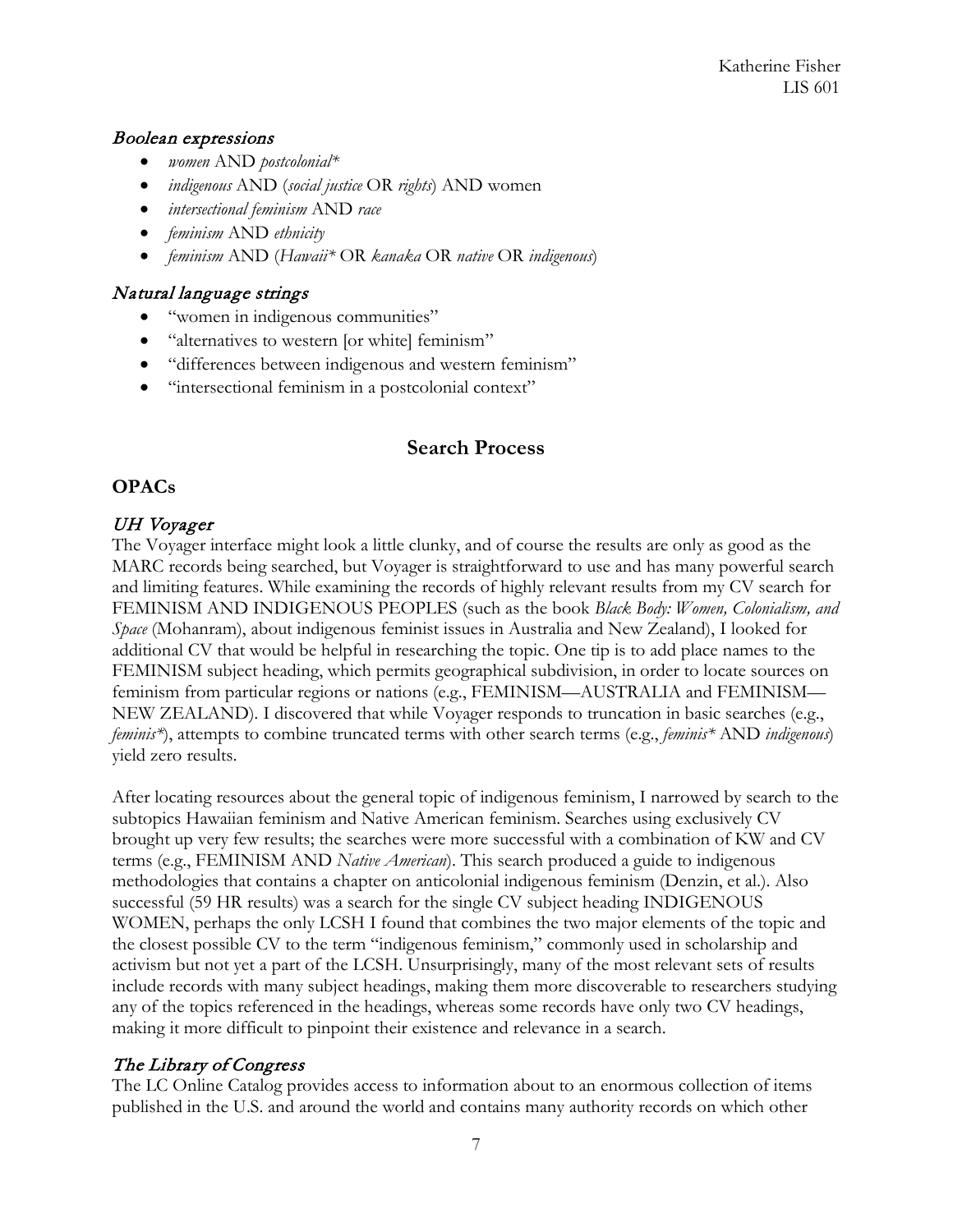libraries base their cataloging. Searching the LC Online Catalog, like searching WorldCat, can be a good way to find out what sources exist beyond your local library's holdings; if you find a resource not available locally, you might be able to obtain a copy through inter-library loan. The advanced search interface allows Boolean searching across many different record fields. It is important to note that LC contains two different subject search options: KSUB performs a keyword search of all subject fields, while SKEY to pull up items cataloged under a particular authorized subject heading. Another important tip is that, as the search page notes, a question mark (?) is used for truncation rather than an asterisk. Note also that results are not sorted by relevance. The default order is alphabetical by title; you can opt to resort by date or author.

As with Voyager, my search for FEMINISM AND INDIGENOUS PEOPLES turned up only two items—certainly relevant, but not sufficient to support in-depth research. A general keyword search for *feminism* AND *indigenous* produced more results, some of which were relevant, but many of which were tangentially related at best, coming up only because a keyword was used in passing in a table of contents or an abstract. Using the CV term INDIGENOUS CIVIL RIGHTS along with *women* gave more focus, yielding eight highly relevant results. Similarly, INDIANS OF NORTH AMERICA AND *feminism* yielded a short (nine items) but helpful list. I noticed among the results the phrase "aboriginal feminism," which I added to the above list of potential search terms. Overall, the most effective searches were those that somehow included the term *indigenous*, reflecting the frequent use of the term by writers and scholars who study the intersection of women's rights with indigenous identities and ideologies.

#### <span id="page-7-0"></span>**Databases and Indexes**

#### JSTOR

JSTOR contains full-text backfiles for journals in disciplines like anthropology, political science, philosophy, history, and cultural studies. Unfortunately, JSTOR does not allow subject searches and lacks a CV and thesaurus, but I retrieved HR results by doing a full-text keyword search for *indigenous feminism* (using quotation marks to return the exact phrase). Browsing through the results, I found several reviews of the book *Making Space for Indigenous Feminism* (Green) and a 2009 special issue of the journal *Wicazo Sa Review* focused on native feminism and including an article about Hawaiian women and indigenous feminism. To retrieve even more focused results, I modified the search to include only article and books, thus eliminating introductions, front and back matter, and reviews that include the phrase but do not provide substantive information on the subject. This narrowed the results from 89 to 47. A further keyword search for *feminism* AND (*Hawaiian* OR *kanaka*) was less relevant. While some items would be of us, JSTOR also returned some results containing only the word *Hawaiian* and not *feminism* (despite JSTOR's search tutorial noting that Boolean operators are accepted).

#### EBSCO Academic Search Complete

Before beginning by searches in Academic Search Complete, I reviewed the database's list of subject terms and selected relevant CV: FEMINISM, FEMINISM & GLOBALIZATION, NATIONALISM & FEMINISM, FEMINISM—NATIVE AMERICAN INFLUENCES, CRITICAL RACE FEMINISM, HAWAIIAN WOMEN, and NATIVE AMERICAN WOMEN. Only one article was associated with FEMINISM—NATIVE AMERICAN INFLUENCES, but it turned out to be an important resource: published in 2000, it represents some of the earlier scholarship on intersections between feminism and indigenous identity (Mihesuah). Other CV searches produced similarly brief lists of results, so my subsequent searches did not rely on CV.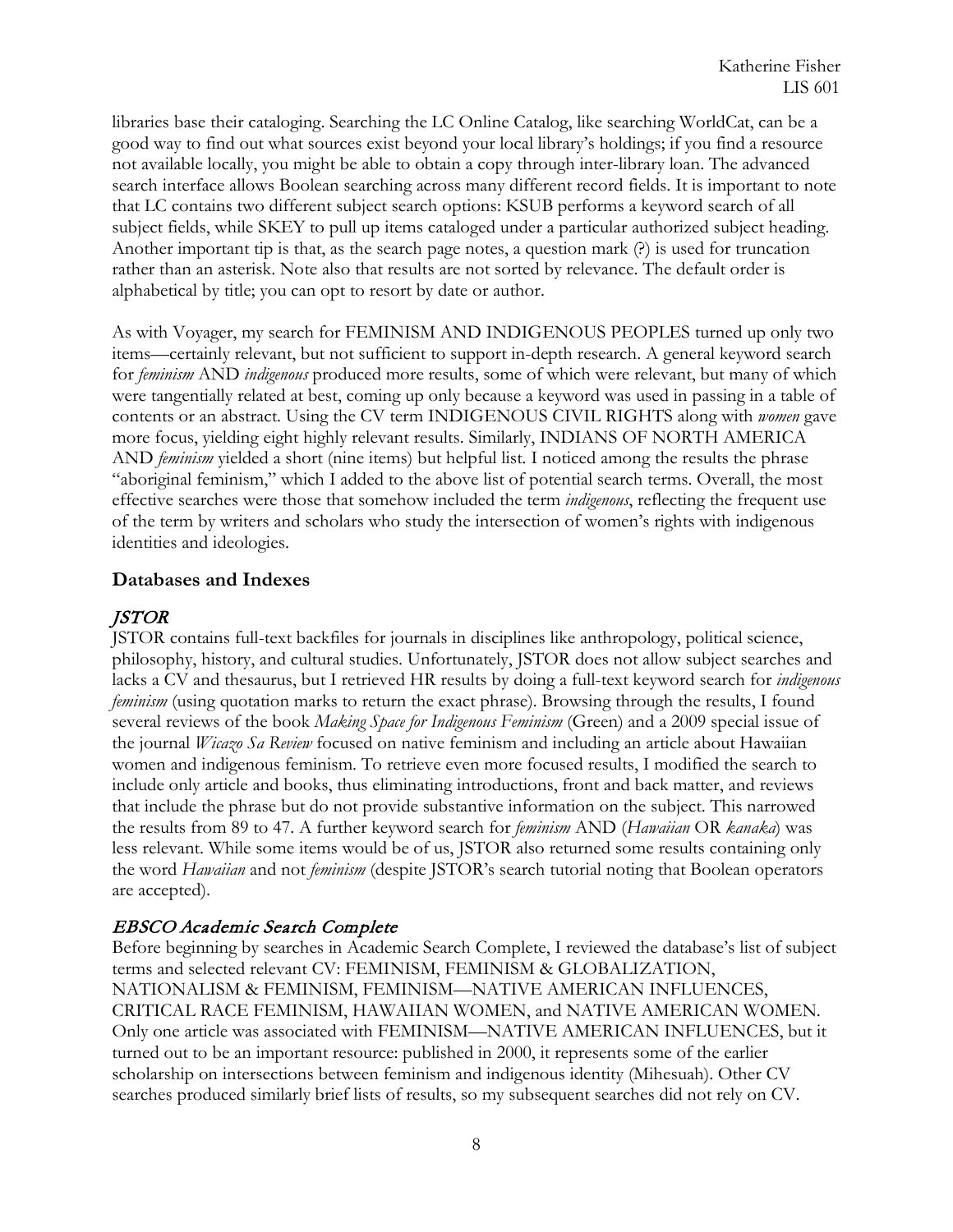The most successful EBSCO search, for *feminism* AND (*Hawaii\** OR *kanaka* OR *native* OR *indigenous*) using no particular field code<sup>1</sup>, yielded 426 results, easily narrowed to a more manageable 330 by limiting to English-language sources (though recognizing the irony of that given the subject, I expect it is what most students will be looking for) and academic journals. For resources on the subtopics of Native American feminism and Hawaiian feminism, researchers can add geographical limiters such as "Hawaii" and "United States." EBSCO's automatic "relevance" sort function works well; the first few pages of results were extremely useful even though some search results listed further down were not relevant. Searches involving the CV term CRITICAL RACE FEMINISM were not helpful, as most results related to black and Chicana feminism.

#### Studies on Women and Gender Abstracts

SWGA, a Taylor & Francis product, is an index to almost 43,000 abstracts from more than 1,300 sources. Because the focus of the index is already women and gender, my search strategy focused more on indigenous terms and concepts. In my searches, I opted to include all content rather than restricting results to content I have full access to through the UH Library. The SWGA advanced search fields that are of use for topic-based research are "search everything," "abstract," and "keywords." Note that SWGA does not have a thesaurus or guide to subject terms and its indexing does not employ any CV, although there is a list of general subject areas that can used to narrow searches; I did not use subject limiters because I was interested in resources from all disciplines.

To cast a wide net, I began by entering *feminism* AND (*Hawaii\** OR *kanaka* OR *native* OR *indigenous*) into the "search everything" field; this returned more than 25,000 results, so I adjusted the search to target articles focused particularly on the topic rather than just those that might mention it in passing. I entered the entire search string indicated above into both the abstract and keyword fields, then linked them with OR. This produced 20 results with mixed levels of relevance; while some articles addressed topics like feminist theory and indigenous knowledge, many were narrowly focused on communities outside my audience's scope or dealt minimally with one of the topics. One useful source is an article about parallels between indigenous knowledge and feminist thinking and their place in international relations (Tickner). Searches of all fields for the phrases *indigenous feminism*, *native feminism*, and *aboriginal feminism* produced a few helpful results, such as an article called "Cross-Border Feminism: Shifting the Terms of Debate for US and European Feminists" (Stone-Mediatore), about the need to broaden Western approaches of women's rights and avoid viewing women's rights in opposition to other peoples cultures. An abstract search for *indigenous* AND *women*  was also fruitful. Overall, keyword searches of abstracts achieved the best results in SWGA because abstracts provided substantive material about articles without full text included in the database and because they highlight central vocabulary and concepts (as subject headings would if SWGA used them).

#### Hawaii Pacific Journal Index

The Hawaii Pacific Journal Index, maintained by the University of Hawaii at Manoa Library, contains citations for about 140 periodicals related to the Pacific. I include this index here as a source for indigenous Hawaiian approaches to feminism. The simple interface allows searching by title, date, abstract, or keyword anywhere, and does not allow the use of limiters in the initial search (results lists can later be limited by date range or language). Researchers can use Boolean operators

<span id="page-8-0"></span> <sup>1</sup> I was not able to figure out by experimenting or by reading the database's help guides exactly which fields are searched by default when none are selected. A full-text search with the same terms brought up more than 25,000 results, while searches of abstracts, author-supplied keywords, or subject terms produced far fewer than the 426 I discuss here.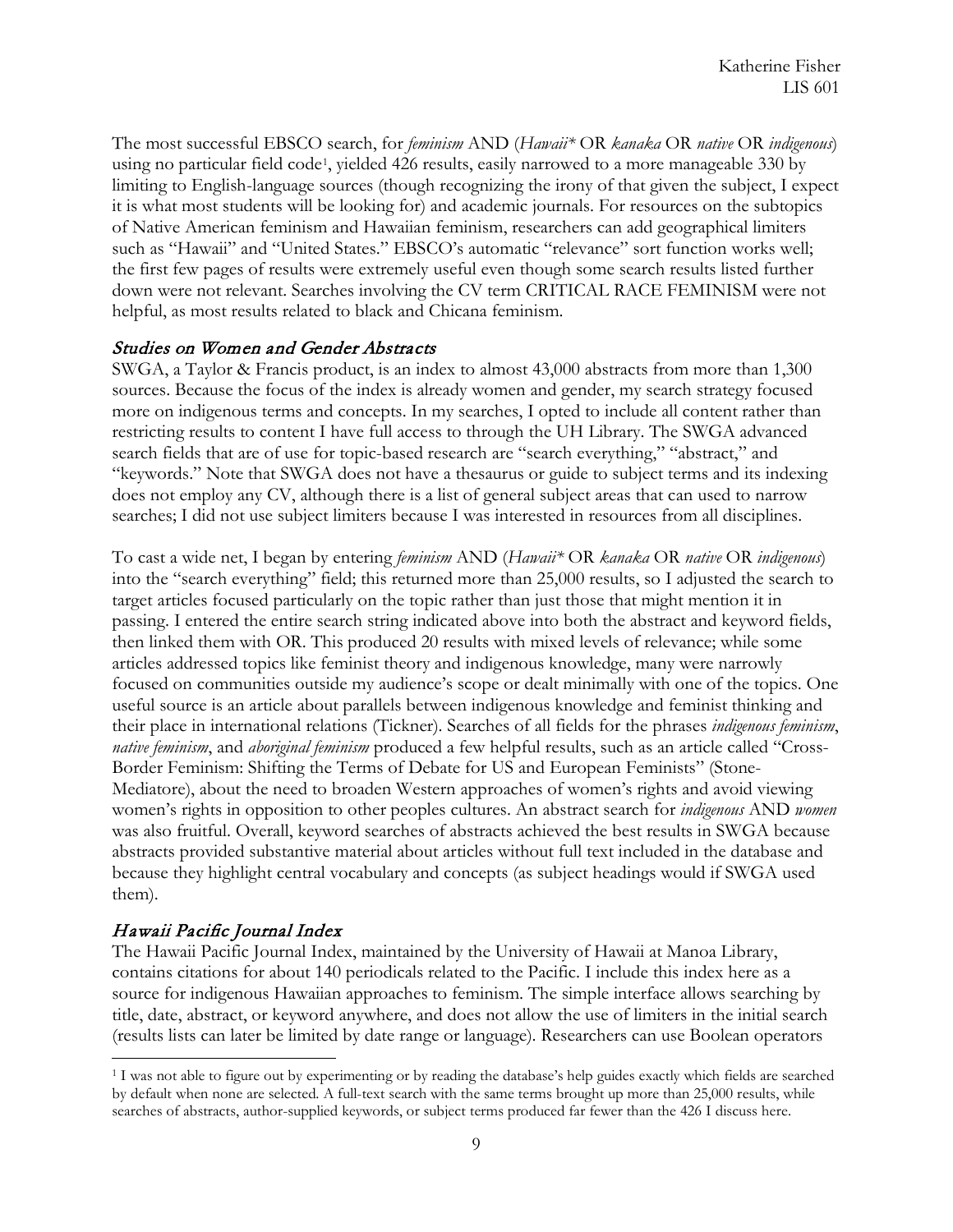and "?" for truncation. Use of truncation in search terms might be finicky: the keyword *women*? produced no results (I had hoped to search for both *women* and *women's*), but *wome*? worked as hoped.

A keyword search across all fields for *feminism* turned up only seven results, indicating that extreme specificity and multiple search terms are unlikely to be helpful or necessary. A search for *women*  AND *native* primarily found articles about healthcare for Native Hawaiian women—a relevant topic but not framed in these sources as a feminist or indigenous topic. Searching for *wome*? AND *rights*  did turn up one helpful (although not Hawaii-specific) item: an article about intellectual property and indigenous knowledge passed through maternal lines (Senituli). However, most sources that I found with various combinations of keywords related to women or feminism and indigenous or postcolonial perspectives were not relevant. The index includes many popular magazine articles that do not engage the theoretical or scholarly aspects of the topic, and the resource does not allow searching or limiting by source type. In general I would not recommend using the HPJI as a primary resource for studying the movement and theory of indigenous feminism. It is most useful as a source of local insight into topics of concern among indigenous women, as some magazine and newspaper articles highlight feminist initiatives and debates among Pacific Islanders.

#### ProQuest (Ethnic NewsWatch, Dissertations & Theses Global, MLA International Bibliography)

I combined these three databases into one entry because all are owned by ProQuest and can be searched simultaneously through the same interface. Knowing that this is possible when several potentially useful databases are operated by the same content provider can help students to search more efficiently. Ethnic NewsWatch provides full-text access to periodicals from minority presses. Publications by Pacific Islanders and other native communities are included. Dissertations & Theses Global is a remarkably comprehensive index that also includes full text for more recent work. Because indigenous feminism is still an emerging field and much of the scholarly work on the subject is recent, searching work by graduate students is a way to access new and transformative ideas. Finally, the MLA International Bibliography is an index to scholarship in language and literature disciplines, which frequently overlap with feminist theory, women's studies, and ethnic studies.

The subject terms found in the ProQuest thesaurus closely matched the LC subject headings listed above, which a few exceptions. While searching the ProQuest databases, I will use these revised CV terms: NATIVE NORTH AMERICANS, NATIVE WOMEN, and NATIVE RIGHTS. The MLA International Bibliography has its own thesaurus, which is extensive, which many terms beginning INDIGENOUS… or HAWAIIAN. In most cases, I believe keyword searches will be sufficient for the MLAIB, but some CV terms might be helpful: NATIVE HAWAIIAN WOMEN and INDIGENOUS WOMEN.

As I searched, ProQuest suggested related subject terms and keywords, which I pulled into my searches and which often helped to generate much more relevant results. A search for the CV term NATIVE NORTH AMERICANS AND *feminis\** revealed two valuable sources that contextualize the development of indigenous feminism in the U.S. and highlight contemporary activism that has emerged: "Separate Roads to Feminism: Black, Chicana, and White Feminist Movements in America's Second Wave" (Garcia), and "Idle No More—Indigenous Activism and Feminism" (John). For a broad sweep of material explicitly tied to indigenous feminism as a specific concept, I searched for *indigenous feminism* and received 295 results; these can be limited by database or source type. Some searches that worked well in other databases were too broad here (e.g. *feminism* AND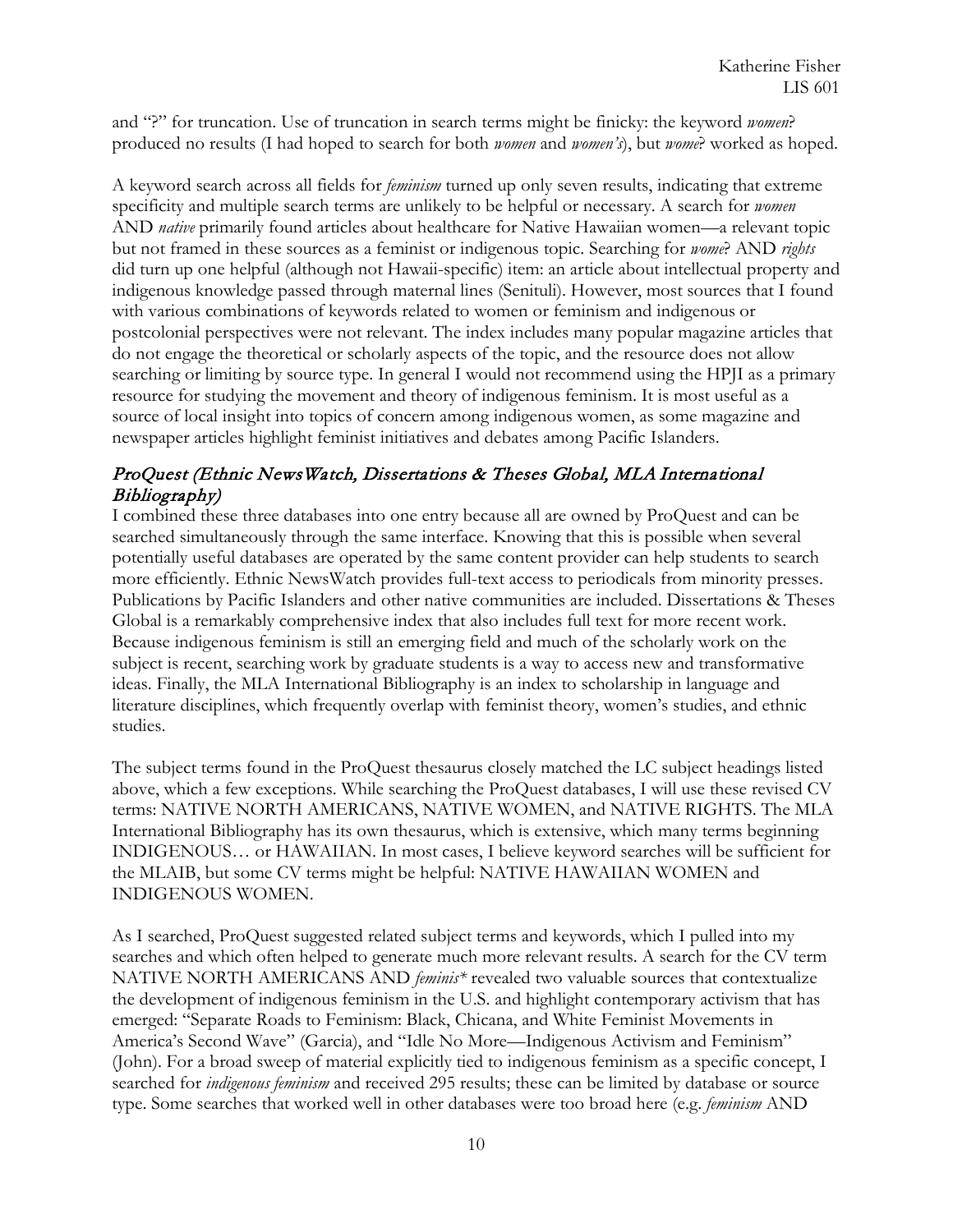(*Hawaii\** OR *kanaka* OR *native* OR *indigenous*), which brought up 490 results, although only 74 were peer-reviewed). Additional articles of value were "Feminism and Indigenous Hawaiian Nationalism" (Trask) and "Decolonizing Feminism: Challenging Connections between Settler Colonialism and Heteropatriarchy" (Arvin et al.).

In all searches, most search results came from Dissertations & Theses Global and Ethnic NewsWatch, although the MLA International Bibliography was also the source of some highly relevant records. I achieved the best results in my search process by aiming for a few hundred initial results, then narrowing the list by with limiters like peer-review status, date, subject term, or database. An insight revealed by the graph display of publication dates within lists of ProQuest search results: although references to indigenous feminism occurred in the 1980s, they appear to have increased exponentially every decade since, suggesting that the field is growing and the last few years have brought a wealth of valuable scholarship.

#### Project MUSE

This database is a collection of scholarly journals and books (mostly in the humanities and other liberal arts disciplines) published by university presses. MUSE does not use CV or extensive metadata; the only fields available in an advanced search are content (essentially this means full text, when available, and abstracts and metadata otherwise), title, author, and publisher. Boolean expressions are acceptable, and limiters such as content type and research area can be applied after searching. When using Boolean, however, you must construct the expression using the form provided. Entering a Boolean expression with written-out operators into a single line of the advanced search form will result in zero hits.

The full-text component of the content search means it is difficult to keep search results to a reasonable number. A helpful strategy is to begin by entering keywords for a content search, then narrowing the results by research area in order to identify those most likely to be relevant. For example, my search for *feminism* AND (*Hawaii\** OR *kanaka* OR *indigenous*) produced 3,287 results, but I was able to select the research area "Native American and Indigenous Studies" from the sidebar and review a more reasonable 89 hits or "Women's Studies" for 457. Particularly relevant from the latter category is an article titled "Race, Tribal Nation, and Gender: A Native Feminist Approach to Belonging" (Ramirez).

#### **ScholarSpace**

After having little success with the Hawaii Pacific Journal Index, I turned to ScholarSpace as another source for resources focused on Hawaiian issues and perspectives. ScholarSpace is an institutional repository, a collection of scholarship produced by faculty and students at a particular university. It contains articles, data sets, works in progress, teaching materials, slideshows, and other documents that demonstrate the research activities underway at UH Manoa. Some ScholarSpace records do have subject headings, but they are applied inconsistently because authors often input their own metadata and do not follow established CV, so I avoided CV searches. There are not many limiters available to narrow down search results, so I managed results by adding additional keywords as needed until I could reasonably browse the list. Working with a small pool of material and limited metadata, I was not able to run any searches with generally highly relevant results. But nearly all searches retrieved some useful material, provided I was willing to browse for it.

Finding useful sources in ScholarSpace requires more vetting than some other databases. Because document types and formats vary and metadata is sometimes sparse, users may need to download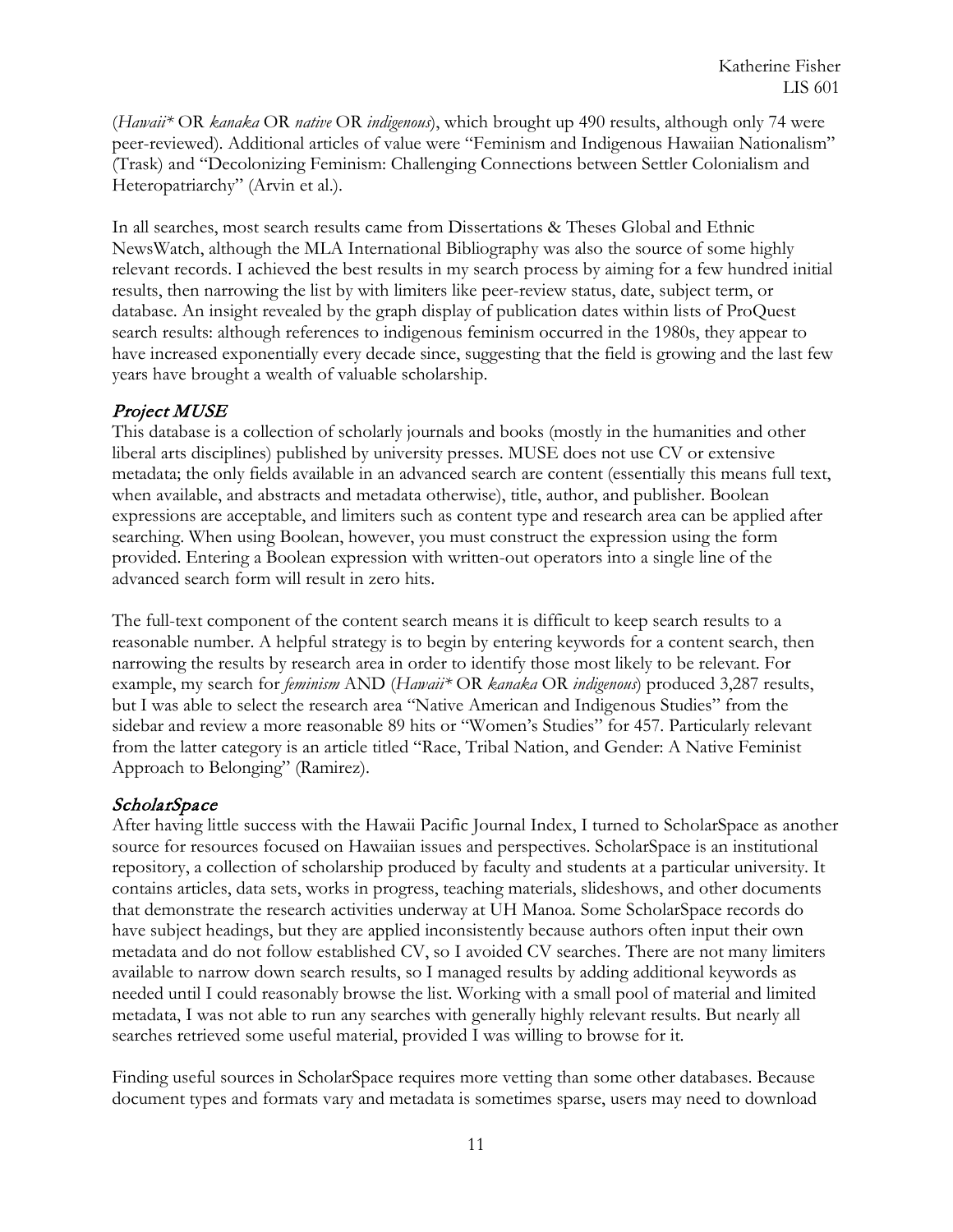and review files to verify their relevance to the research topic. The most useful items I found in ScholarSpace were journal articles and dissertations. This means they are probably available through other channels as well, but ScholarSpace brought them together as examples of scholarship produced at UH and made their discoverable in a new context. Notable sources are an article from the early 1990s providing a framework for studying women in Hawaii and the Pacific (Ralston) and a dissertation about women's studies in Hawaii and the ways race and ethnicity shape approaches to feminism (Mironesco).

#### ebrary

ebrary contains scholarly ebooks from many subject areas, including the humanities and social sciences. Although ebrary is also a ProQuest resources like the databases discussed earlier, its interface and content different and warrants separate exploration. Within ebrary, users can browse by subject or perform advanced searches. The search interface is simple—just a series of rows consisting of a drop-down list of fields and a box for keywords—but allows many combinations of terms. Results are divided into books and chapters, giving access to relevant sections of books even the overall subject does not fit the search criteria; however, you must select a text search rather than a subject or title search in order to get chapter results, because ebrary does not maintain chapterlevel metadata to make them discoverable. Although ebrary does not appear to have a thesaurus and CV, clicking on the subjects listed within a record allows browsing of a similar type.

The interface limited the types and complexity of searches I could do, but subject and full-text searches were both useful, bringing up fairly relevant results within large amounts of sifting and filtering required. I did notice that certain titles tended to appear again and again in my results. Some of these recurring and relevant books are *Indigenous Women and Work: From Labor to Activism* (Williams) and *Women's Rights as Multicultural Claims: Reconfiguring Gender and Diversity in Political Philosophy* (Mookherjee).

#### Films on Demand

Subscription databases like Films on Demand are helpful for finding reliable resources beyond the typical books and journal articles. This database provides streaming access to thousands of documentaries and other educational videos. The search options are quite different from those found in databases for text. The advanced search does not currently support Boolean operators (although an improved platform set to launch early next year will allow Boolean expressions); instead, users may indicate whether to return records containing all keywords entered (effectively a Boolean AND), some keywords (a rudimentary OR), or an exact phrase. The user must also select whether to search by segments, titles, or transcripts (unfortunately, searching across all three simultaneously is not an option). For the purposes of this research plan, I searched titles, because segments yielded only small clips (less than two minutes) that were not necessarily representative of the work as a whole, and most films in this database do not have full transcripts. Users can also select a custom list of subject areas to search, but I chose to search all for the most comprehensive results possible.

To gauge the amount of potentially relevant material in the database, I began by simply searching titles for *feminism* across all subject areas and video types. Films on Demand returned 59 results, few enough that I could easily scan through the list looking for titles that might relate to indigenous women. Although I found some interesting items about, say, Arabic feminism and Rwandan feminism, few of the videos seemed connected to indigenous issues and groups, with the exception of a documentary called *Status Quo? The Unfinished Business of Feminism in Canada*, which contains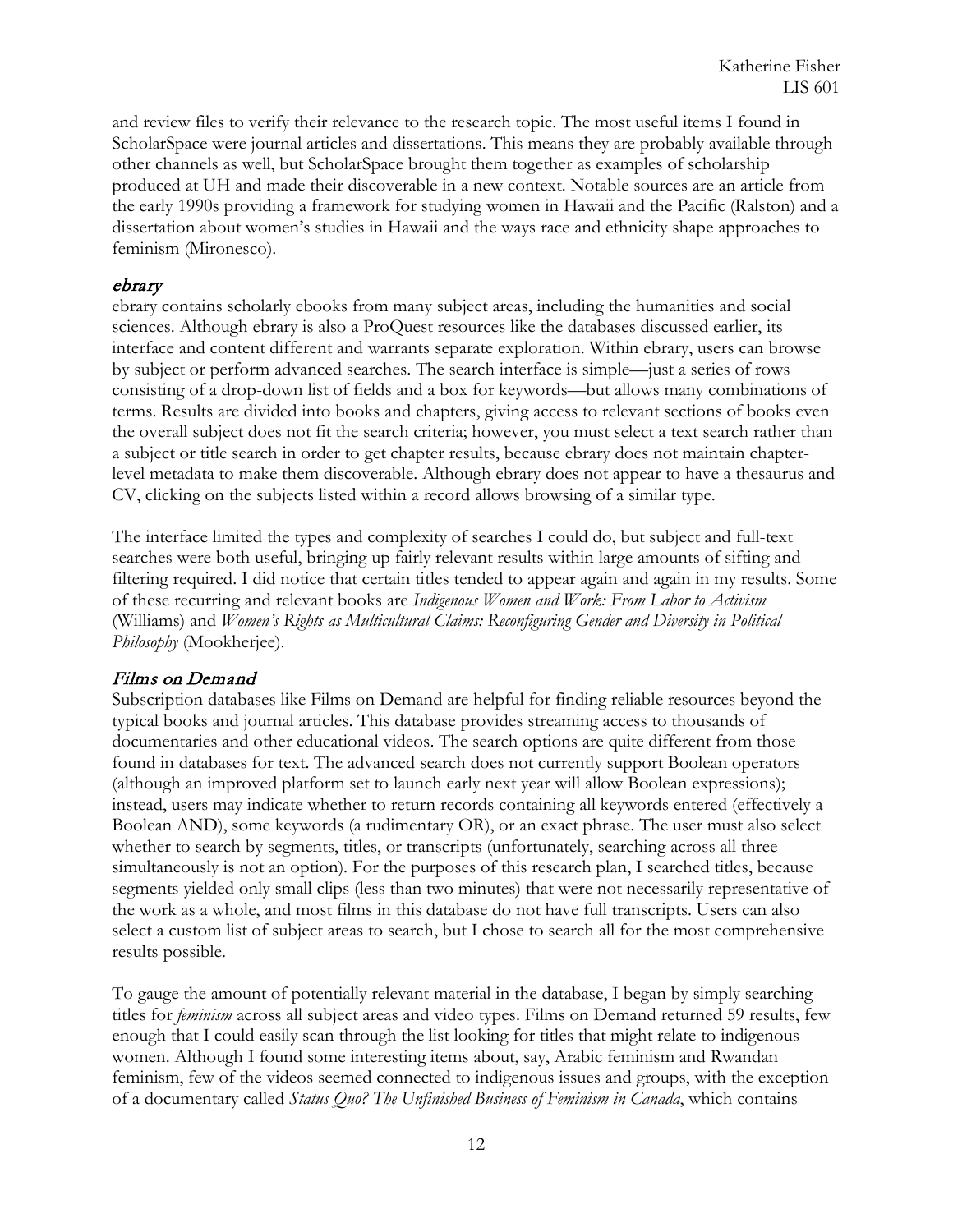segments about violence against First Nations women and the history of abuses perpetrated against them in government boarding schools. A title search for *indigenous* returns 246 videos, many of which are useful introductions to topics like indigenous rights and knowledge. After running a few keyword searches, I found some inefficient but useful alternative ways of browsing: after opening the link to a video, look for a list of subject areas noted as "Filed Under." Each subject term is a clickable link to a longer list of titles in the same area (e.g., Women's and Gender Studies or Native American Studies). Also, among the limiters that appear next to a list of results is a list of subject areas that is more extensive that the one that appears on the database main page and on the advanced search page. Selecting a subject heading here will further narrow the search. Overall, Films on Demand offers valuable content but inadequate support for searching. Researchers might be better off using the UH Library's other streaming video services, Kanopy and Alexander Street Press.

#### <span id="page-12-0"></span>**Web Resources**

#### Google Scholar

As a Google product, Google Scholar of course features powerful, intuitive search capabilities. The advantage of using Google Scholar over the regular search engine is that GS indexes and searches reliable channels for scholarly information, such as academic journals, patents, and institutional repositories. The UH Library also has access to a subscription version of GS that integrates with the library catalog and authentication process, but here I will search the free, open-web version of GS. First, click on the small arrow on the right side of the search box. An advanced search screen will appear, allowing some Boolean functions as well as author, journal titles, and date options. If entering Boolean expressions in the regular search box, keep in mind that you might need to write them differently. For example, AND is assumed when a series of terms is entered and NOT is indicated with a "-" immediately preceding the term. As is usually the case with Google searches, aiming to craft a search narrow enough that I could review the entire list of results was impractical, if not impossible. A more effective strategy was to be as precise as possible in my search terms, then focus on the first few, most relevant pages of results, taking advantage of Google's generally accurate relevance sorting.

An initial full-text search for *feminism* AND (*indigenous* OR *aboriginal* OR *tribal* OR *native* OR *indigenist*) produced 219,000 hits, but the first 200 or so were most relevant. Subsequent searches, although narrowed somewhat in focused, followed the same pattern. In the results lists, where search terms are helpfully displayed within snippets of text for context, I encountered many citations I had not yet seen elsewhere and references to new topics and angles related to indigenous feminism. Helpful results include older texts in the field such as "Writing Postcoloniality and Feminism" (Minh-Ha) as well as more recent articles like "Feminism Is for Everybody" (St. Denis).

#### Google Books

Google Books allows full-text searches, snippet views, and (in some cases) substantial previews of scanned books, many of which are scholarly texts from academic libraries. The advanced search interface can be found here: [https://books.google.com/advanced\\_book\\_search.](https://books.google.com/advanced_book_search) The main fields and operators are similar to those in Google Scholar, but Google Books contains additional fields for book-specific information like ISBN. An initial broad search for *indigenous feminism* turned up more than 3,700 results, but the most relevant items were at the top of the list and easy to identify. Some of the top titles I had already encountered in my OPAC searches and book-review browsing, but others were entirely new and demonstrated the breadth of Google Books content.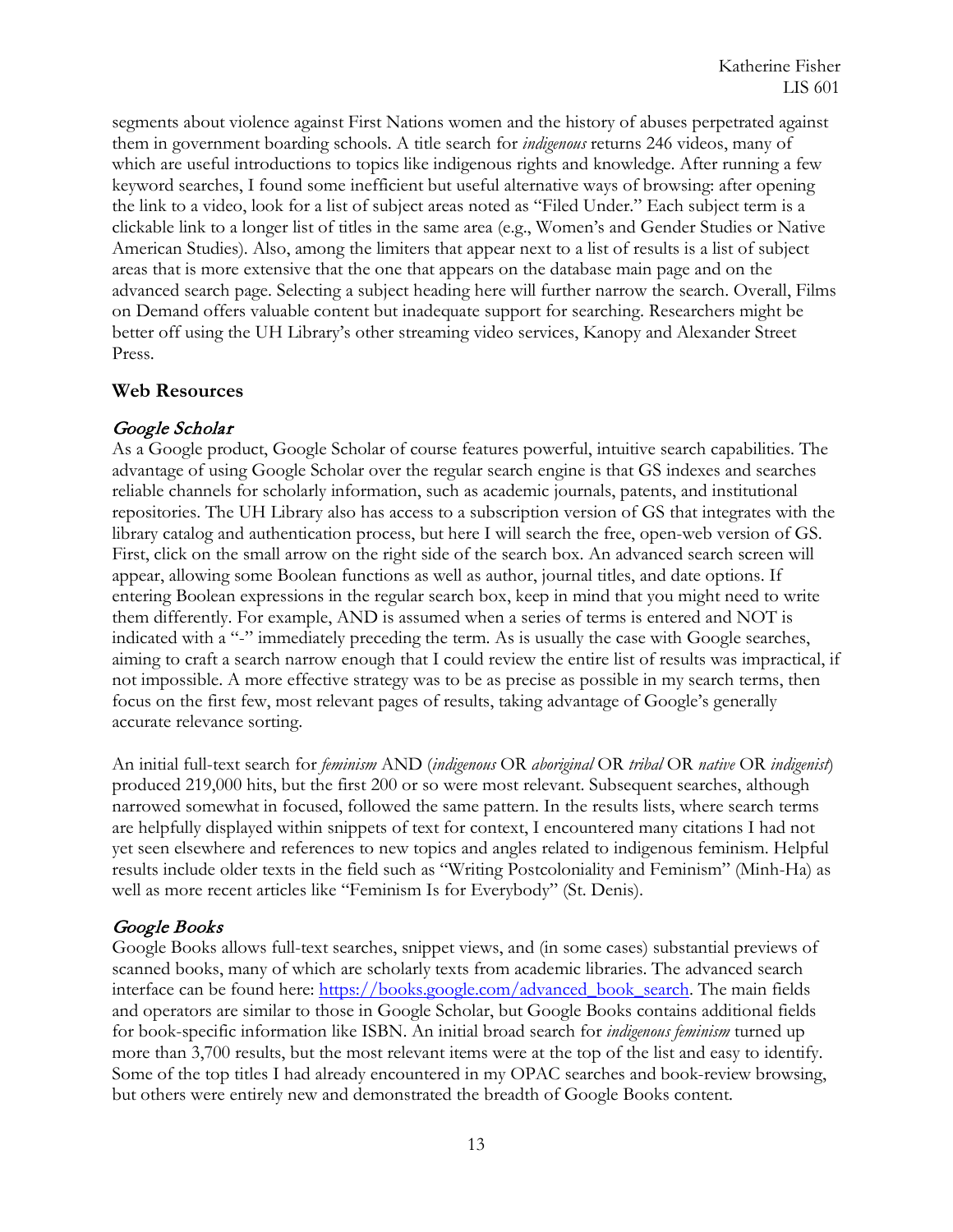## **Conclusion**

<span id="page-13-0"></span>Because indigenous feminism is a broad, multidisciplinary topic and a critical perspective still being defined and developed, CV terms were often not effective for searches. As Harpring has noted, "the most important functions of a controlled vocabulary are to gather together variant terms and synonyms for concepts and to link concepts in a logical order or sort them into categories" (12), and those databases that used CV did enable this valuable linking and sorting, but the CV systems I encountered often required creative (and sometimes awkward) combinations of terms. CV was best used in combination with keyword searches, particularly when searching databases with abstracts or full text. (For example: FEMINISM AND *indigenous*. This will capture any items containing the word *indigenous* that are classified under the broad subject category of feminism.) Keyword searches using NL terms and phrases were most successful overall.

I was reminded through the process of Nicholas Carr and his question about whether Google is making us stupid. For the purposes of searching out resources and information, at least, I think Google has made us smarter. The pervasiveness of search in everyday life for librarians and students means that although crafting effective queries require skill and practice, the basic logic of search, the need to think about synonyms and alternate phrasings, and the breaking down of topics into keywords are somewhat intuitive. My exploration of Google products did, admittedly, reveal their superior ability to link concepts and rank results by relevance, but even the more rigid systems are easier to use with Google experience.

<span id="page-13-1"></span>I also thought about work by Connaway, et al. showing that researchers are driven to certain sources by three major factors: "familiarity with a resource, perceived ease of use, and physical proximity" (180). One of my goals for the project—both personally and for the intended audience—was to leave the comfort zone of familiar, convenient resources and explore some that might be more difficult to extract value from. In some cases the extra effort taken to find CV, learn an unusual interface, or browse through long lists of search results paid off; in others it did not. At some points I did not have enough time for full exploration of a potential source and found myself "satisficing" (Connaway, et al. 180): accepting and being satisfied with results that were not ideal but would suffice. Reality dictates that researchers must sometimes do this, but the more experienced the searcher, the more strategically such decisions can be made.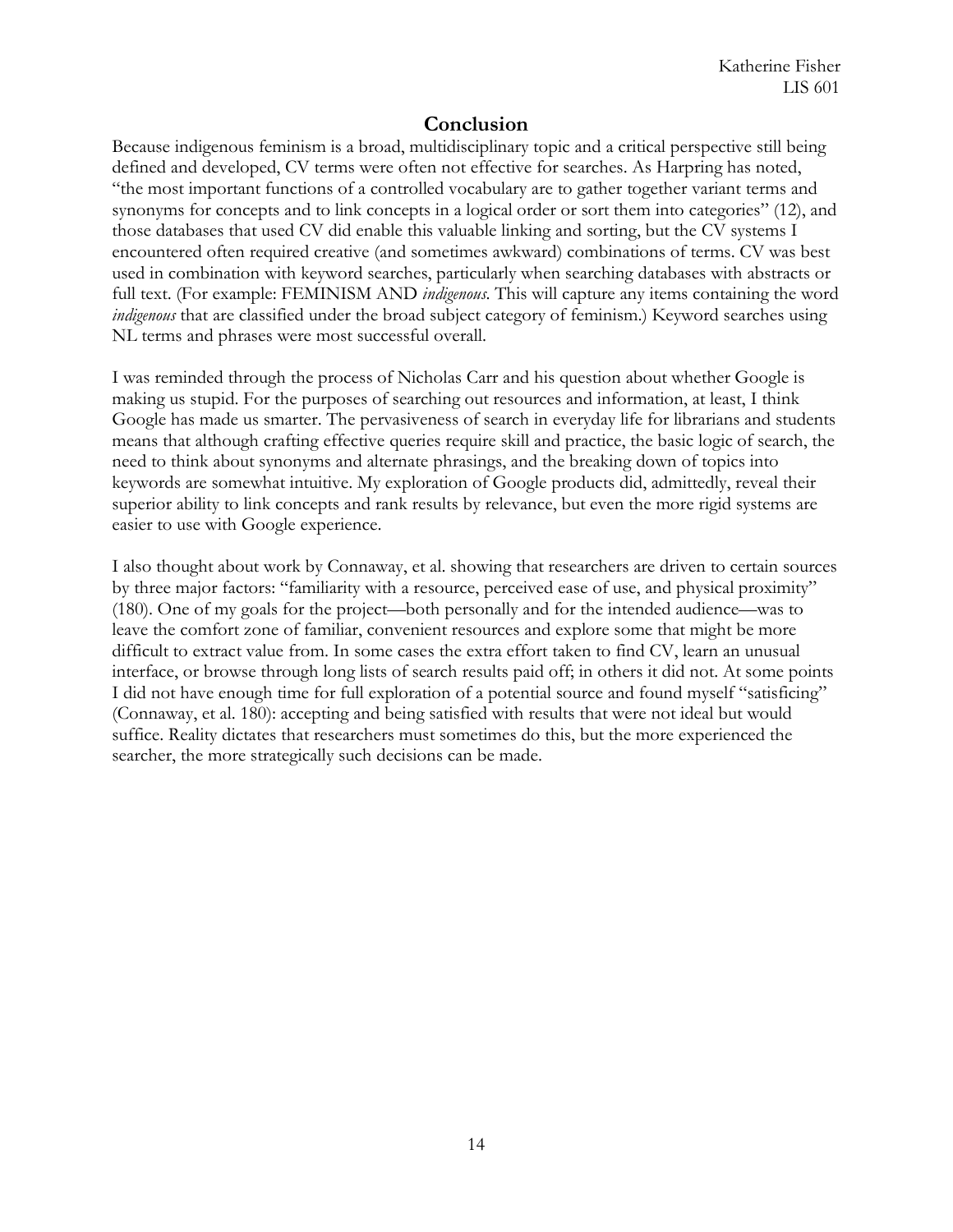#### **Works Cited and Consulted**

*Academic Search Complete.* EBSCO Industries, Inc., 2015. Web. 13 Dec. 2015.

 $\frac{\text{http://bit.ly/1P6B5nl}}{}$ 

- Arvin, Maile, Eve Tuck, and Angie Morrill. "Decolonizing Feminism: Challenging Connections between Settler Colonialism and Heteropatriarchy." *Feminist Formations* 25.1 (2013): 8–34. *ProQuest.* Web. 15 Dec. 2015. <http://bit.ly/1O9k6DS>
- Carr, Nicholas. "Is Google Making Us Stupid? What the Internet is Doing to Our Brains." *The Atlantic* 302.1 (2008): 56-62. Web. 15 Sept. 2015. <http://theatln.tc/1gDGYa5>
- Castillo, R. Aida Hernandez. "The Emergence of Indigenous Feminism in Latin America." *Signs* 35.3 (2010): 539–45. *JSTOR*. Web. 13 Dec. 2015. <http://bit.ly/1RT1A2i>
- Code, Lorraine, ed. *Encyclopedia of Feminist Theories*. London: Routledge, 2000. Print. (Call #: [HQ1190](https://uhmanoa.lib.hawaii.edu/vwebv/search?searchArg=%20HQ1190%20.E63%202000&searchCode=CALL+%2B&searchType=1)  [.E63 2000\)](https://uhmanoa.lib.hawaii.edu/vwebv/search?searchArg=%20HQ1190%20.E63%202000&searchCode=CALL+%2B&searchType=1)
- Connaway, Lynn Sillipigni, Timothy J. Dickey, and Marie L. Radford. "'If It Is Too Inconvenient I'm Not Going after It': Convenience as a Critical Factor in Information-Seeking Behaviors." *Library & Information Science Research* 33.3 (2011): 179–90. *ScienceDirect*. Web. 5 Sept. 2015. < $\frac{\text{http://dx.doi.org/10.1016/j.lisr.2010.12.002}}{$
- Denzin, Norman K., Yvonna S. Lincoln, and Linda Tuhiwai Smith. *Handbook of Critical and Indigenous Methodologies*. Los Angeles: Sage, 2008. Print. (Call #: [GN345 .H364 2008\)](https://uhmanoa.lib.hawaii.edu/vwebv/search?searchArg=%20GN345%20.H364%202008&searchCode=CALL+%2B&searchType=1)

*Dewey Decimal Classification and Relative Index*. 22nd ed. Dublin, OH: OCLC, 2003. Print.

*Dissertations & Theses Global.* ProQuest, 2015. Web. 13 Dec. 2015. <http://bit.ly/1TQXHcw>

*ebrary*. ProQuest, 2015. Web. 13 Dec. 2015. <http://bit.ly/1Zd2Jnv>

Emberley, Julia. *Thresholds of Difference: Feminist Critique, Native Women's Writings, Postcolonial Theory*.

Toronto: U of Toronto P, 1993. Print. (Call #: [HQ1453 .E63 1993\)](https://uhmanoa.lib.hawaii.edu/vwebv/search?searchArg=%20HQ1453%20.E63%201993&searchCode=CALL+%2B&searchType=1)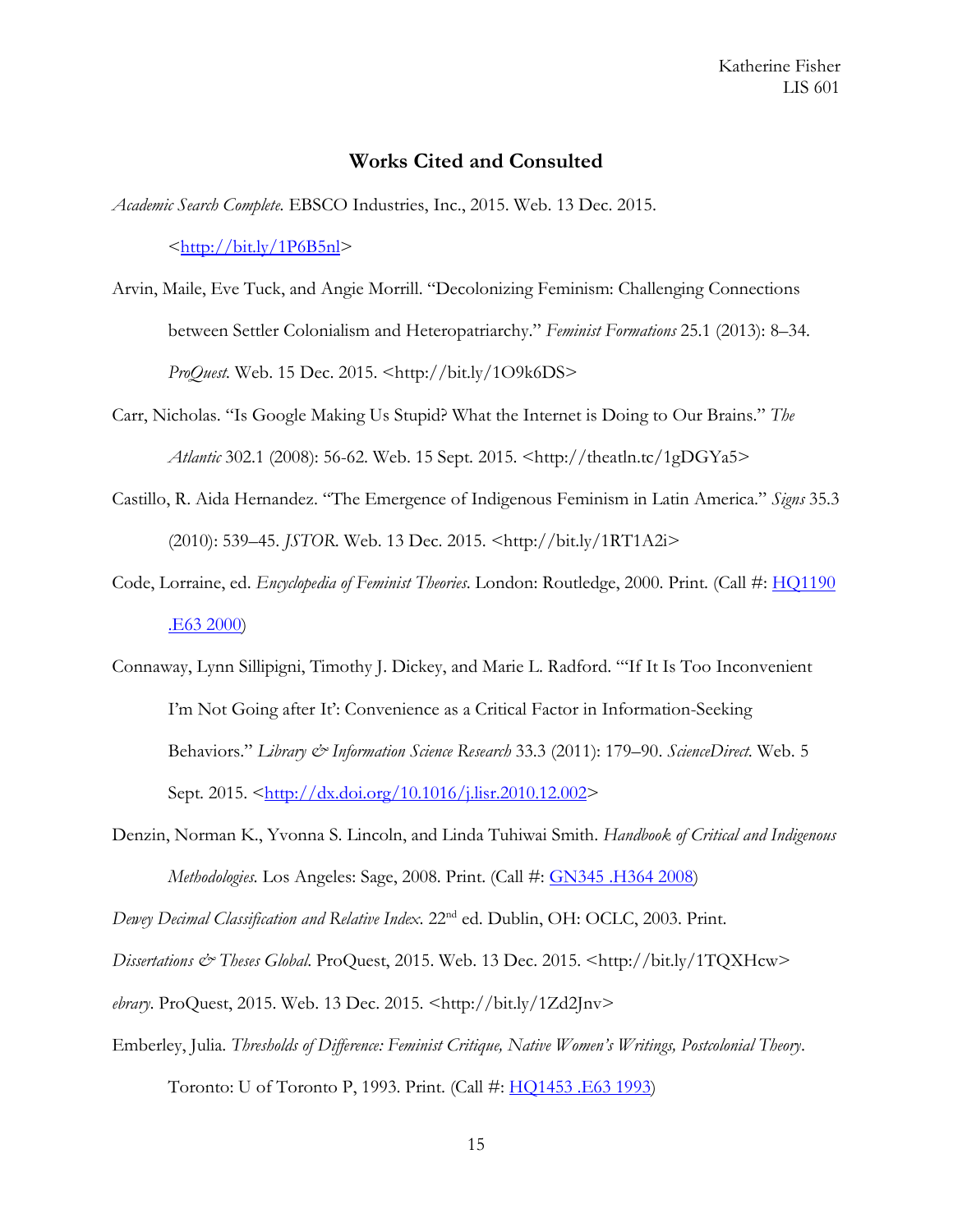*Equality Archive.* Equality Archive, 2015. Web. 14 Dec. 2015. <http://equalityarchive.com> *Ethnic NewsWatch*. ProQuest, 2015. Web. 13 Dec. 2015. <http://bit.ly/1YlTXRC> *Films on Demand*. Films Media Group, 2012. Web. 13 Dec. 2015. <http://bit.ly/1m8FwEs>

- García, Alma M. "Separate Roads to Feminism: Black, Chicana, and White Feminist Movements in America's Second Wave." *Latino Studies* 5.3 (2007): 386–8. *ProQuest.* Web. 15 Dec. 2015. [<http://dx.doi.org.eres.library.manoa.hawaii.edu/10.1057/palgrave.lst.8600261>](http://dx.doi.org.eres.library.manoa.hawaii.edu/10.1057/palgrave.lst.8600261)
- Goeman, Mishuana. *Mark My Words: Native Women Mapping Our Nations*. First Peoples: New Directions in Indigenous Studies. Minneapolis: U of Minnesota P, 2013. *ProQuest ebrary*. Web. 15 Dec. 2015. <http://bit.ly/1Ia67LB>
- *Google Books*. Mountain View, CA: Google, Inc., 2015. Web. 15 Dec. 2015. <http://bit.ly/1IJvvSv>
- *Google Scholar*. Mountain View, CA: Google, Inc., 2015. Web. 15 Dec. 2015. <https://scholar.google.com>
- Green, Joyce, ed. *Making Space for Indigenous Feminism*. Black Point, N.S.: Fernwood, 2007. Print. (Call #: [HQ1161 .M35 2007\)](https://uhmanoa.lib.hawaii.edu/vwebv/search?searchArg=%20HQ1161%20.M35%202007&searchCode=CALL+%2B&searchType=1)
- Guerrero, M. A. James. "Native Women, Civil Rights, and Sovereignty." *Encyclopedia of Feminist Theories*. Ed. Lorraine Code. London: Routledge, 2000. 360–1. Print. (Call #: [HQ1190 .E63](https://uhmanoa.lib.hawaii.edu/vwebv/search?searchArg=%20HQ1190%20.E63%202000&searchCode=CALL+%2B&searchType=1)  [2000\)](https://uhmanoa.lib.hawaii.edu/vwebv/search?searchArg=%20HQ1190%20.E63%202000&searchCode=CALL+%2B&searchType=1)
- Hall, Lisa Kahaleole. "Navigating Our Own 'Sea of Islands': Remapping a Theoretical Space for Hawaiian Women and Indigenous Feminism." *Native Feminism*. Spec. issue of *Wicazo Sa Review* 24.2 (2009): 15–38. *JSTOR*. Web. 13. Dec. 2015. <http://bit.ly/1Ox5fgN> ———. "Strategies of Erasure: U.S. Colonialism and Native Hawaiian Feminism." *American*

*Quarterly* 60.2 (2008): 273–80. *Project MUSE*. Web. 15 Dec. 2015. <http://bit.ly/1Qtxpz2>.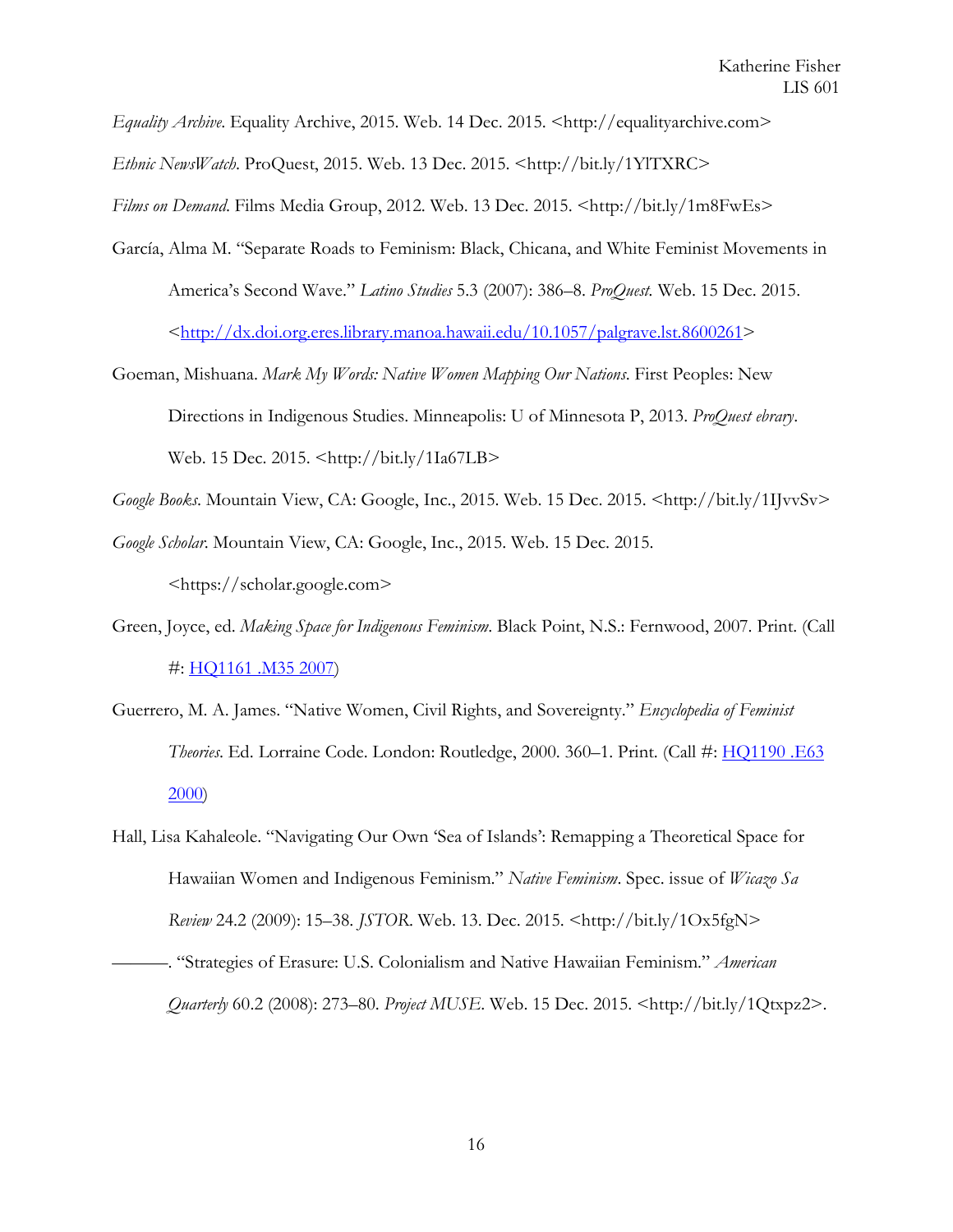Harpring, P. "What are Controlled Vocabularies?" *Introduction to Controlled Vocabularies: Terminology for Art, Architecture, and Other Cultural Works, Online Edition*. Ed. Murtha Baca. Los Angeles: Getty Publications, 2010. 2.1–2.3.10. Web. 15 Sept. 2015. <http://bit.ly/1Ym6RPv>

- *Hawaii Pacific Journal Index.* Libraries of the University of Hawaii System, 2015. Web. 13 Dec. 2015. <http://hpji.lib.hawaii.edu>
- *Hawaii Voyager*. Libraries of the University of Hawaii System, 2015. Web. 12 Dec. 2015. <https://uhmanoa.lib.hawaii.edu/vwebv/searchBasic?sk=manoa>
- Hughes, Lotte. *The No-Nonsense Guide to Indigenous Peoples*. Oxford: New Internationalist Publications, 2003. Print. (Call #: [GN380 .H833 2003\)](https://uhmanoa.lib.hawaii.edu/vwebv/search?searchArg=%20GN380%20.H833%202003&searchCode=CALL+%2B&searchType=1)
- Jensen, Derrick, Andrea Smith, Waziyatawin Dee Brown, et al. "Unsettling Ourselves: Reflections and Resources for Deconstructing Colonial Mentality: A Sourcebook Compiled by Unsettling Minnesota." 2009. Web. <http://unsettlingminnesota.org/>
- John, Sonja. "Idle no More Indigenous Activism and Feminism." *Theory in Action* 8.4 (2015): 38–54. *ProQuest.* Web. 15 Dec. 2015. <http://bit.ly/1T2y2O7>
- *JSTOR.* Ithaka, 2015. Web. 13 Dec. 2015. <http://www.jstor.org.eres.library.manoa.hawaii.edu/>
- Kuokkanen, Rauna. "Self-Determination and Indigenous Women's Rights at the Intersection of International Human Rights." *Human Rights Quarterly* 34.1 (2012): 225–50. *Project MUSE*. Web. 15 Dec. 2015. <http://bit.ly/1MhRil4>.
- Lewallen, Ann-Elise. "Strategic 'Indigeneity' and the Possibility of a Global Indigenous Women's Movement." *Gender and Globalisms*. Spec. issue of *Michigan Feminist Studies* 17 (2003): n.p. Web. 15 Dec. 2015. <http://hdl.handle.net/2027/spo.ark5583.0017.005>
- *Library of Congress Online Catalog.* Library of Congress, 2015. Web. 13 Dec. 2015.  $\langle \frac{\text{https://catalog.loc.gov/}}{\text{https://catalog.loc.gov/}} \rangle$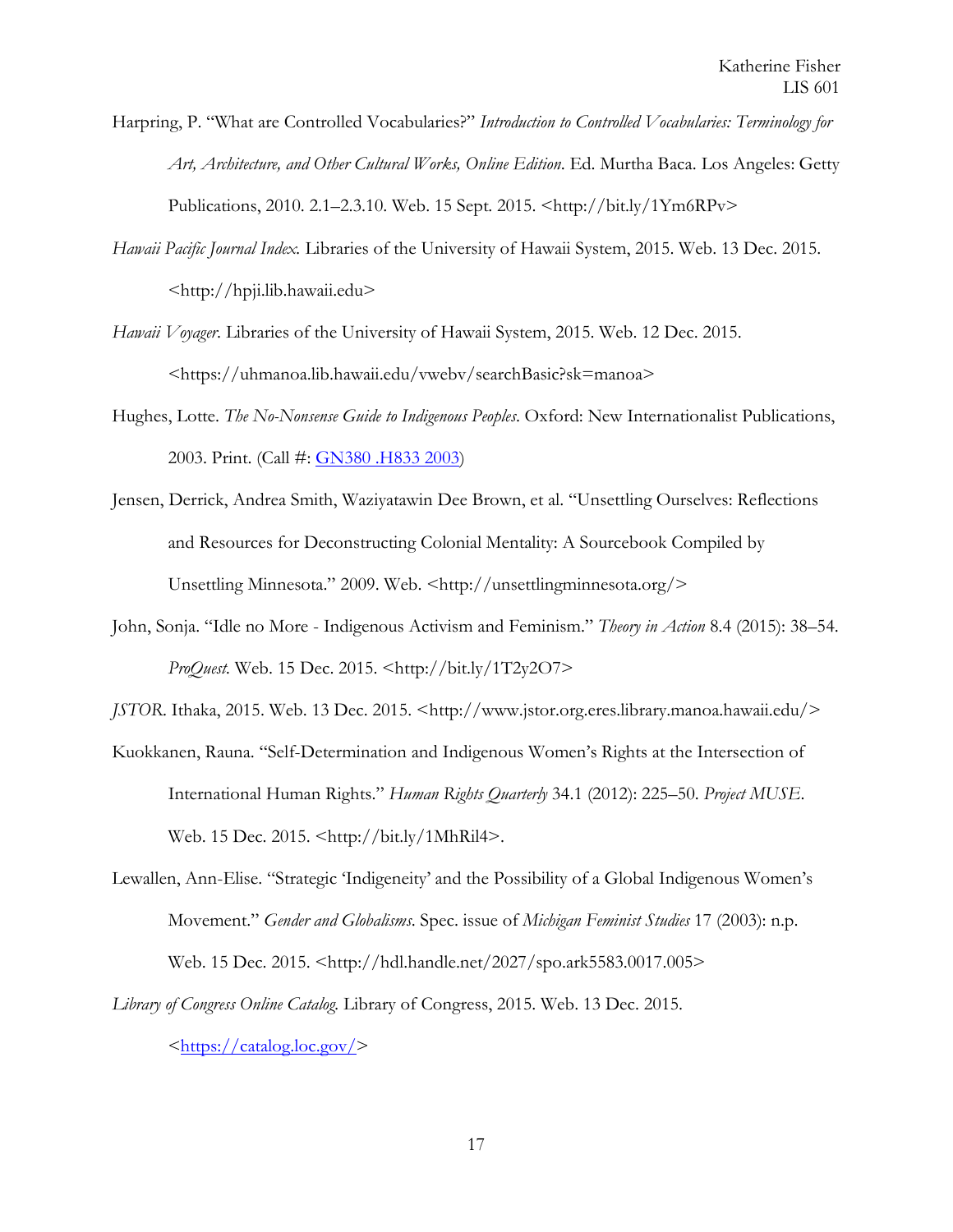- *Library of Congress Subject Headings.* 37<sup>th</sup> ed. Washington, DC: Library of Congress, 2015. Web. 12 Dec. 2015. [<http://www.loc.gov/aba/publications/FreeLCSH/freelcsh.html>](http://www.loc.gov/aba/publications/FreeLCSH/freelcsh.html)
- Mihesuah, Devon A. "A Few Cautions at the Millennium on the Merging of Feminist Studies with American Indian Women's Studies." Signs: Journal of Women in Culture & Society 25.4 (2000): 1247–51. *JSTOR*. Web. 14 Dec. 2015. <http://www.jstor.org/stable/3175522>
- Mihesuah, Devon A. Indigenous American Women: Decolonization, Empowerment, Activism. Lincoln: U of Nebraska P, 2003. Print. (Call #: [E98.W8 M54 2003\)](https://uhmanoa.lib.hawaii.edu/vwebv/search?searchArg=%20E98.W8%20M54%202003&searchCode=CALL+%2B&searchType=1)
- Mironesco, Monique. "Feminist Consciousness, Voice, and Empowerment: Women's Studies in Hawai'i." Diss. University of Hawaii at Manoa, 2003. *ScholarSpace*. Web. <http://hdl.handle.net/10125/3064>
- *MLA Handbook for Writers of Research Papers*. 7<sup>th</sup> ed. New York: Modern Language Association, 2009. Print.
- *MLA International Bibliography*. ProQuest, 2015. Web. 13 Dec. 2015. <http://bit.ly/1NqwpIm>
- Mohanram, Radhika. *Black Body: Women, Colonialism, and Space*. Public Worlds 6. Sydney, Aus.: Allen & Unwin, 1999. Print. (Call #: [HM636 .M64 1999b\)](https://uhmanoa.lib.hawaii.edu/vwebv/search?searchArg=%20HM636%20.M64%201999b&searchCode=CALL+%2B&searchType=1)
- Mookherjee, Monica. *Women's Rights as Multicultural Claims: Reconfiguring Gender and Diversity in Political Philosophy*. Edinburgh: Edinburgh UP, 2009. *ProQuest ebrary*. Web. 15 Dec. 2015.  $\langle \frac{h_{\text{t}}}{h_{\text{t}}}\rangle$  / bit.ly / 1Nqwtb1>
- Newman, Louise. *White Women's Rights: The Racial Origins of Feminism in the United States*. Cary, NC: Oxford UP, 1999. *ProQuest ebrary*. Web. 14 Dec. 2015. <http://bit.ly/1YlUYZS>

*Project MUSE.* Project MUSE, 2015. Web. 13 Dec. 2015. *<*http://bit.ly/1moUGps>

Ralston, Caroline. "The Study of Women in the Pacific." *The Contemporary Pacific* 4.1 (1992): 161–75. *ScholarSpace*. Web. 15 Dec. 2015. <http://hdl.handle.net/10125/8551>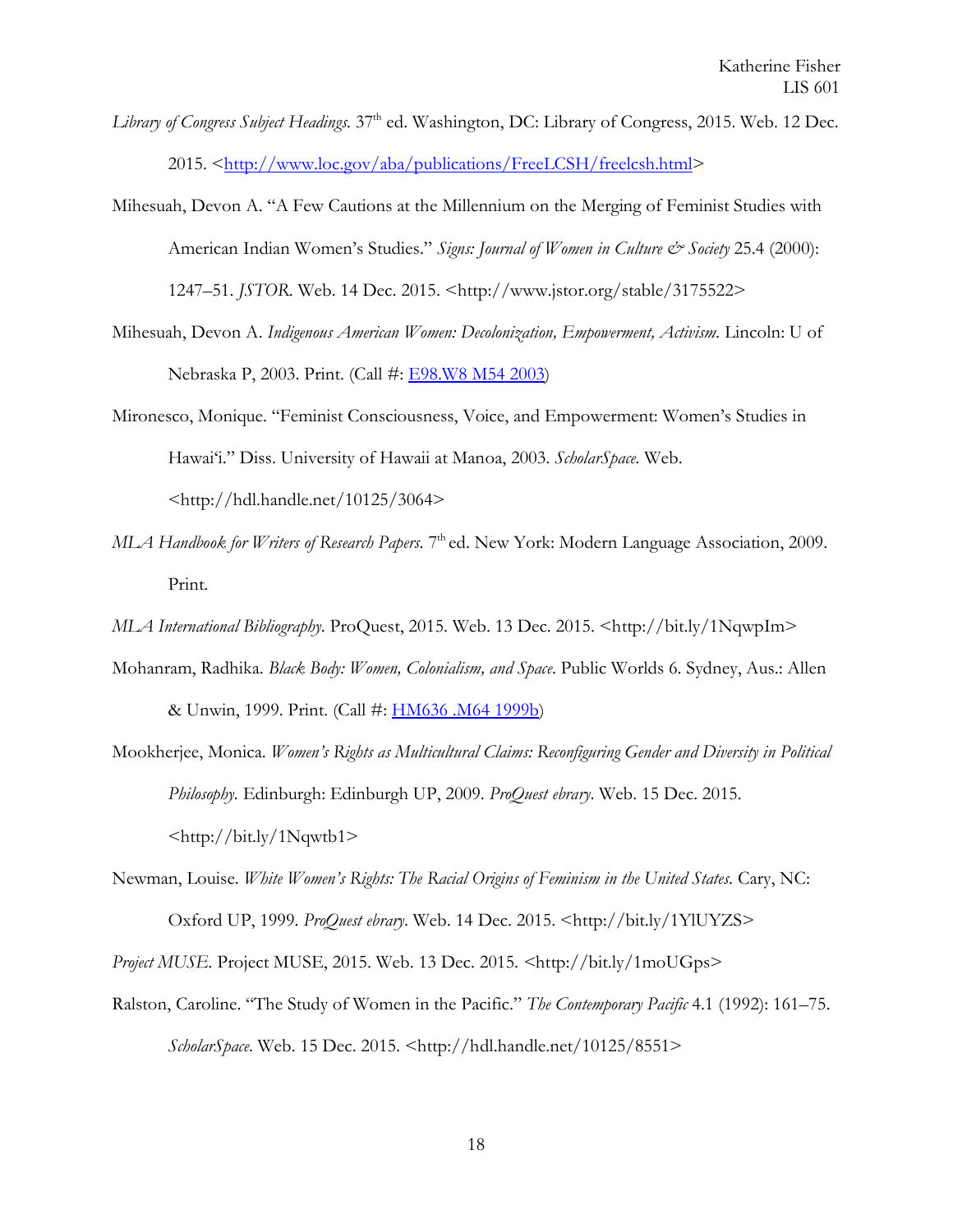Ramirez, Renya K. "Race, Tribal Nation, and Gender: A Native Feminist Approach to Belonging." *Meridians: Feminism, Race, Transnationalism* 7.2 (2007): 22–40. *Project MUSE*. Web. 15 Dec. 2015. <http://bit.ly/1NqwITF>

*Report on the Culture, Needs and Concerns of Native Hawaiians*. Washington, DC: Native Hawaiians Study Commission, 1983. Print. (Call #: [DU624.65 .N37 1983\)](https://uhmanoa.lib.hawaii.edu/vwebv/search?searchArg=%20DU624.65%20.N37%201983&searchCode=CALL+%2B&searchType=1)

*ScholarSpace*. University of Hawaii at Manoa, 2015. Web. 13 Dec. 2015. <http://bit.ly/1IVtkkF>

- Senituli, Lopeti. "Indigenous People's Knowledge and Intellectual Property Rights." *Tok Blong Pasifik* 52.4 (1998): 1–2. Print. (Call #: **DU1** .T65)
- Spock, Ruhiyyah Napualani. "Native Hawaiian Women: A Bibliography of English Language, Written Materials Published since 1980." Honolulu: Ruhiyyah Napualani, 1991. Print. (Call #: [DU624.65 .S597 1991\)](https://uhmanoa.lib.hawaii.edu/vwebv/search?searchArg=%20DU624.65%20.S597%201991&searchCode=CALL+%2B&searchType=1)
- St. Denis, Verna. "Feminism Is for Everybody: Aboriginal Women, Feminism, and Diversity." *Gender and Women's Studies in Canada: Critical Terrain*. Toronto: Canadian Scholars' Press, 2013.

16–28. *Google Books*. Web. 15 Dec. 2015. <http://bit.ly/1ZbGgqI>

- *Status Quo? The Unfinished Business of Feminism in Canada*. *Films On Demand*. Films Media Group, 2012. Web. 15 Dec. 2015. <http://bit.ly/1JcWgja>
- Stone-Mediatore, Shari. "Cross-Border Feminism: Shifting the Terms of Debate for US and European Feminists." *Journal of Global Ethics* 5.1 (2009): 57–71. *Taylor & Francis Online*. Web. 13 Dec. 2015. <http://bit.ly/1JcWerk>
- *Studies on Women & Gender Abstracts*. Taylor & Francis Online, 2015. Web. 13 Dec. 2015. <http://bit.ly/1moSUEI>
- Suzack, Carol, ed. *Indigenous Women and Feminism: Politics, Activism, Culture*. Vancouver: U British Columbia P, 2010. Print. (Call #: [HQ1155 .I64 2010\)](https://uhmanoa.lib.hawaii.edu/vwebv/search?searchArg=%20HQ1155%20.I64%202010&searchCode=CALL+%2B&searchType=1)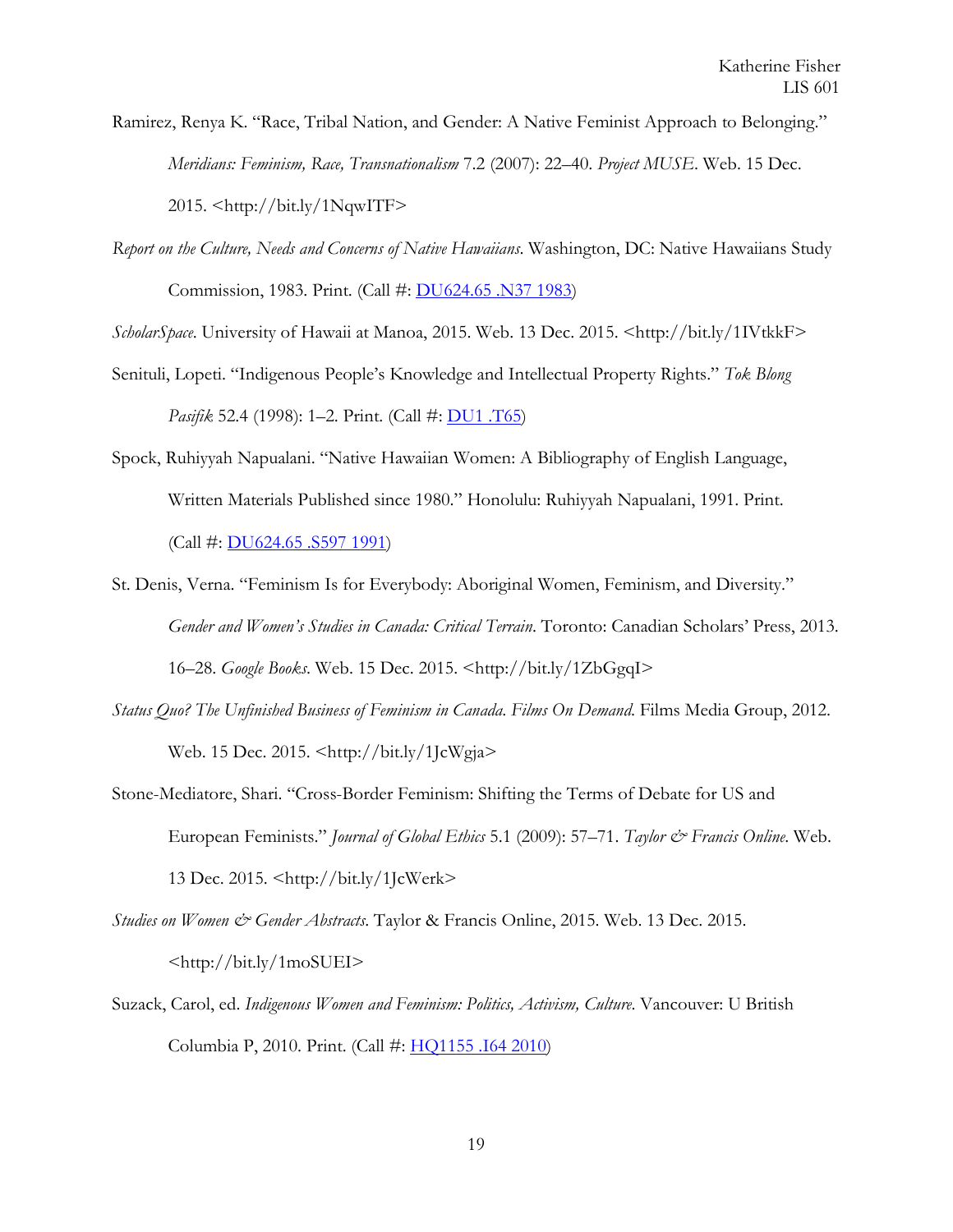- Suzack, Cheryl. "Indigenous Women and Transnational Feminist Struggle: Theorizing the Politics of Compromise and Care." *CR: The New Centennial Review* 10.1 (2010): 179–93. *Project MUSE*. Web. 15 Dec. 2015. <http://bit.ly/1JcWmaz>.
- *The Native North American Almanac: A Reference Work on Native North Americans*. Detroit: Gale, 1994. Print. (Call #: [E75 .N38\)](https://uhmanoa.lib.hawaii.edu/vwebv/search?searchArg=%20E75%20.N38&searchCode=CALL+%2B&searchType=1)
- Tickner, J. Ann. "Revisiting IR in a Time of Crisis: Learning from Indigenous Knowledge." *Gender and Crisis in Global Politics*. Spec. issue of *International Feminist Journal of Politics* 17.4 (2015): 536–553. *Academic Search Complete*. Web. 13 Dec. 2015. < http://bit.ly/1NSSmBi>
- Trask, Haunani-Kay. "Feminism and Indigenous Hawaiian Nationalism." *Signs* 21.4 (1996): 906–16. *ProQuest.* Web. 15 Dec. 2015. <http://bit.ly/1Nyb9yl>
- Waters, Anne Schulherr. "Indigenist Feminism." *Encyclopedia of Feminist Theories*. Ed. Lorraine Code. London: Routledge, 2000. 265–8. Print. (Call #: [HQ1190 .E63 2000\)](https://uhmanoa.lib.hawaii.edu/vwebv/search?searchArg=%20HQ1190%20.E63%202000&searchCode=CALL+%2B&searchType=1)
- <span id="page-19-0"></span>Williams, Carol, ed. *Indigenous Women and Work: From Labor to Activism*. Baltimore, MD: U of Illinois P, 2012. *ProQuest ebrary*. Web. 15 Dec. 2015. <http://bit.ly/1P85x0h>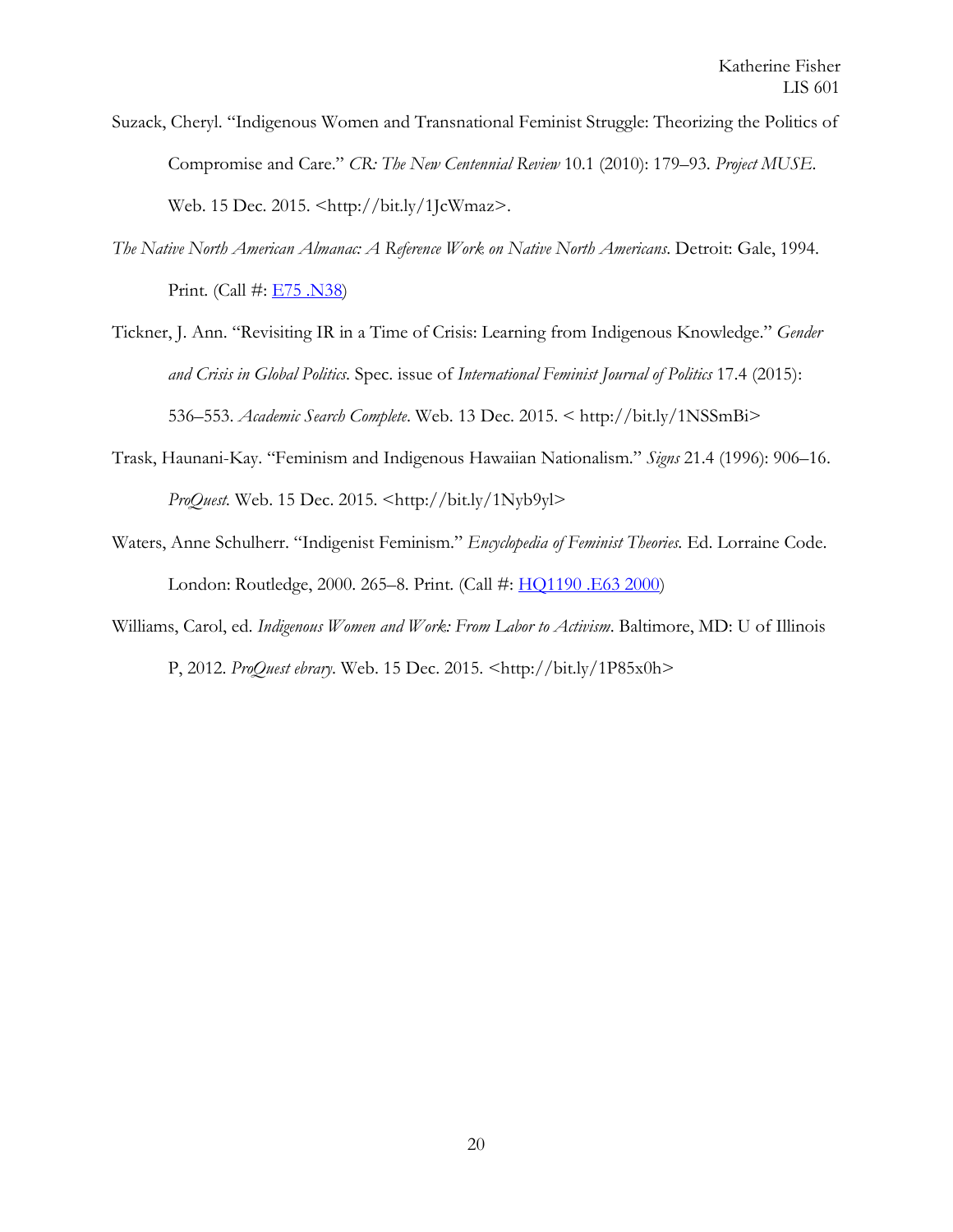## **Appendix I: Annotated Bibliography**

#### <span id="page-20-0"></span>**Indigenous Feminism**

Green, Joyce, ed. *Making Space for Indigenous Feminism*. Black Point, N.S.: Fernwood, 2007. Print. (Call #: [HQ1161 .M35 2007\)](https://uhmanoa.lib.hawaii.edu/vwebv/search?searchArg=%20HQ1161%20.M35%202007&searchCode=CALL+%2B&searchType=1)

This essay collection grew out of a symposium on indigenous feminism and gathers together chapters from prominent scholars about theoretical and practical elements of indigenous feminism. Many chapters are case studies about particular communities and illustrate how feminist issues play out in different cultural and political contexts. A unifying theme is the idea, held by many of the indigenous writers in the book, that feminism and indigenous identity need not be at odds but can strengthen each other

Suzack, Carol, ed. *Indigenous Women and Feminism: Politics, Activism, Culture*. Vancouver: U British Columbia P, 2010. Print. (Call #: HO1155 .164 2010)

Another essay collection, this slightly more recent book also highlights both broad theoretical inquiry and analysis of particular communities. The introduction is particularly valuable as a primer on the concept, history, and theory of indigenous feminism. As a whole, the essays illustrate the long history and the ideological breadth of indigenous feminism and raise important questions about the lives of indigenous women and whether feminism can promote sovereignty.

Newman, Louise. *White Women's Rights: The Racial Origins of Feminism in the United States*. Cary, NC: Oxford UP, 1999. *ProQuest ebrary*. Web. 14 Dec. 2015. <http://bit.ly/1YlUYZS> This historical monograph, while not directly about indigenous feminism, contextualizes the theory and movement by examining the role of race in women's movements of the late nineteenth and early twentieth centuries. In particular, this book draws attention to the racist contradictions inherent in a movement that sought progress for white women but upheld patriarchy among classes of people seen as a primitive. Newman helps to illustrate why some indigenous feminists avoid identifying with mainstream feminism and prioritize their own work within their nations and communities over collaboration with white feminists.

*Equality Archive.* Equality Archive, 2015. Web. 14 Dec. 2015. <http://equalityarchive.com> An open educational resource about feminist issues and the history of gender equality in the U.S., *Equality Archive* is authored by scholars and artists and brings together theoretical analysis of race and gender issues with multimedia content and calls for activism. The [entry on indigenous feminism](http://equalityarchive.com/issues/indigenous-feminism/) provides a concise overview of the concept along with lists of indigenous feminists to follow and related books to read.

#### <span id="page-20-1"></span>**Hawaiian Feminism**

Hall, Lisa Kahaleole. "Navigating Our Own 'Sea of Islands': Remapping a Theoretical Space for Hawaiian Women and Indigenous Feminism." *Native Feminism*. Spec. issue of *Wicazo Sa Review* 24.2 (2009): 15–38. *JSTOR*. Web. 13. Dec. 2015. <http://www.jstor.org/stable/40587779> Hall explains how certain heteronormative ideas about gender are used to frame and perpetuate U.S. imperialism in the Pacific and around the world and argues that alternative native feminisms are necessary. She argues that Native Hawaiian feminism has remained largely invisible even as feminists of color have written extensively about intersectionality—in part because Hawaiians tend to be swept into the broad API (Asian/Pacific Islander) category—and Hawaiian feminists must have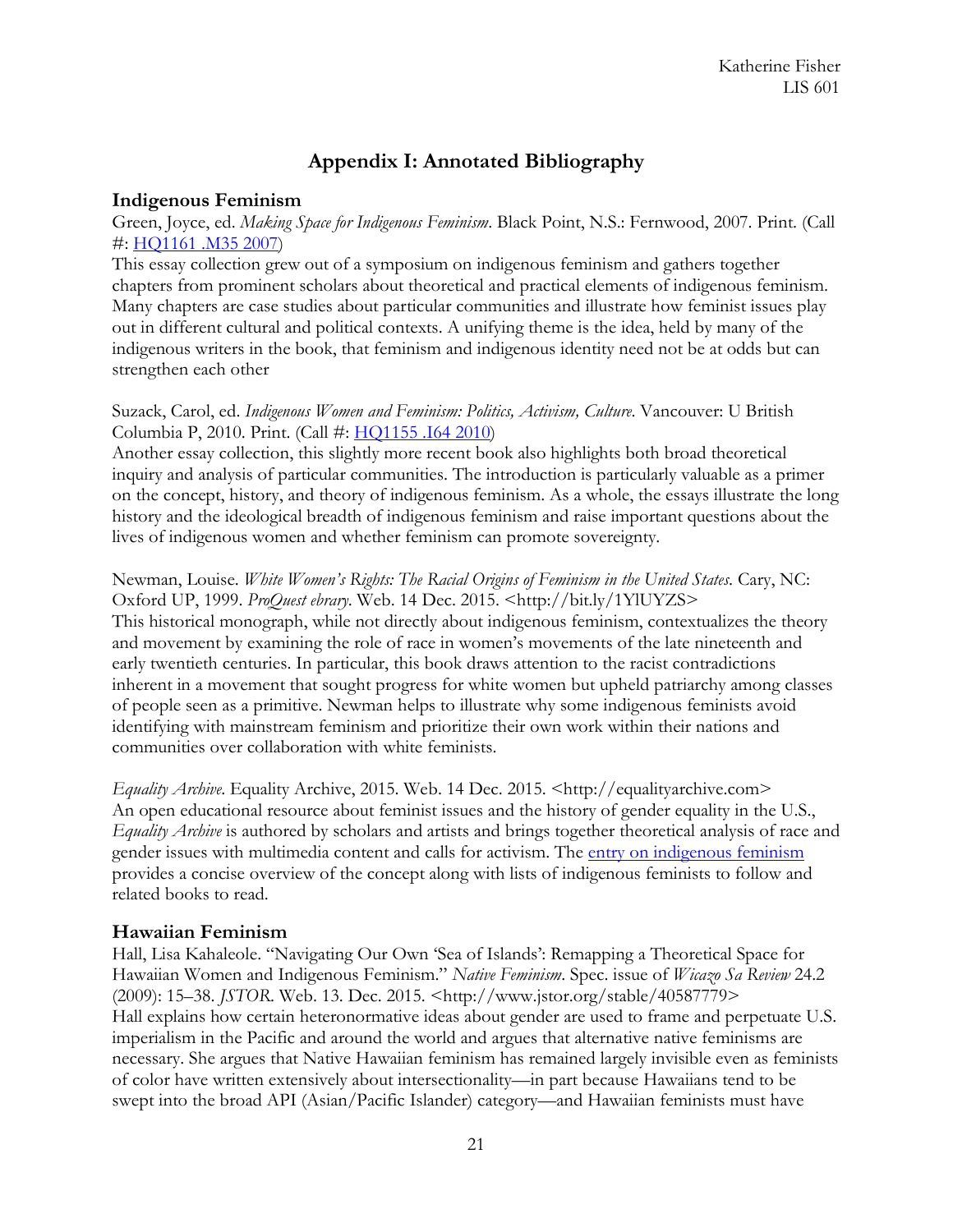their voices heard in order to uphold indigenous sovereignty. The rest of this special issue on native feminism is also well worth reading.

Hall, Lisa Kahaleole. "Strategies of Erasure: U.S. Colonialism and Native Hawaiian Feminism." *American Quarterly* 60.2 (2008): 273–80. *Project MUSE*. Web. 15 Dec. 2015. <http://bit.ly/1Qtxpz2>. This article explores in more detail Hall's argument that Native Hawaiian feminism has been rendered largely invisible because of the separate spheres in which scholars tend to work, often overlooking underlying networks of relationships between indigeneity, imperialism, gender, and race. Hall argues pointedly for the importance of recovering and increasing consciousness of the past in order to decolonize and to reconstruct indigenous sovereignty. She also identifies issues of particular concern to Hawaiian feminists and links successful decolonization with spiritual, psychological, physical, and other types of safety in a holistic feminist project.

Trask, Haunani-Kay. "Feminism and Indigenous Hawaiian Nationalism." *Signs* 21.4 (1996): 906–16. *ProQuest.* Web. 15 Dec. 2015. [<http://dx.doi.org.eres.library.manoa.hawaii.edu/10.1086/495125>](http://dx.doi.org.eres.library.manoa.hawaii.edu/10.1086/495125) Trask, an influential Hawaiian scholar and activist, explores in this article the particular history of gendered colonialism in Hawaii and the racial dynamics she encountered while growing up here as a native woman. Like Hall, Trask discusses the importance of history and genealogy, and she outlines the aspects of western feminism that she found incompatible when organizing among native communities: it was too aggressive and American, it neglected the oppression of all Hawaiians by focusing exclusively on women, it was too centered on individualism.

#### <span id="page-21-0"></span>**Native American Feminism**

Mihesuah, Devon A. "A Few Cautions at the Millennium on the Merging of Feminist Studies with American Indian Women's Studies." *Signs: Journal of Women in Culture & Society* 25.4 (2000): 1247–51. *JSTOR*. Web. 14 Dec. 2015. <http://www.jstor.org/stable/3175522>

Mihesuah, a Choctaw scholar, argues in this article that while incorporating Native American voices and values into feminist studies is essential for complicating reductive ideas about women's experiences, researchers—particularly those studying a group they do not belong to—must exercise great care. This short article shows how scholars attempt to respectfully and productively link Native American studies and feminist studies and also offers advice for students and others beginning their own research on indigenous lives.

Mihesuah, Devon A. Indigenous American Women: Decolonization, Empowerment, Activism. Lincoln: U of Nebraska P, 2003. Print. (Call #: [E98.W8 M54 2003\)](https://uhmanoa.lib.hawaii.edu/vwebv/search?searchArg=%20E98.W8%20M54%202003&searchCode=CALL+%2B&searchType=1)

A detailed and compelling analysis of roles and identities among indigenous women in the U.S., this book serves as a useful overview of how Native American women have been perceived and portrayed, the patriarchal components of colonialism in a Native American context, and the rampant violence native women face. Like other resources suggested here, this book grapples with the question of how feminism applies to indigenous women and how indigenous activism differs from mainstream feminist activism.

Smith, Andrea. "Conquest: Sexual Violence and American Indian Genocide." Media & Democracy Lecture Series. Community Media Center, Grand Rapids, MI. 23 Apr. 2011. Lecture. <https://www.youtube.com/watch?v=Neg-Rlbi764>

Feminist scholar Andrea Smith recently became a controversial figure after it emerged that she may have fabricated her claims of Cherokee heritage. Nevertheless, she has been a prominent and influential thinker in the field of indigenous feminism, and her work articulates many key aspects of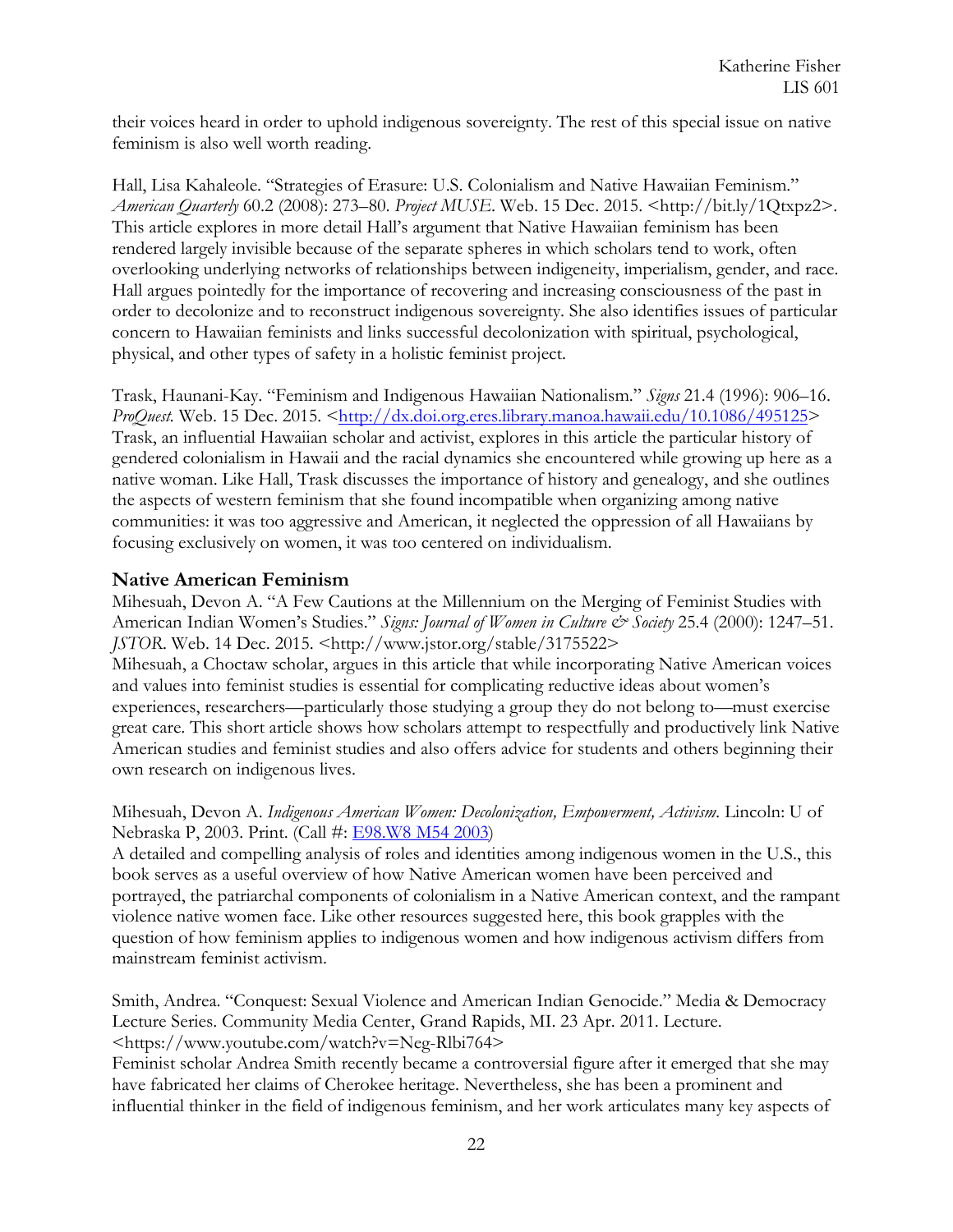<span id="page-22-0"></span>anti-colonial activism. In this lecture, Smith frames sexual violence—extensively employed in the conquest and genocide of Native American populations—as fundamental a tool of colonization as well as patriarchy. In this view, treating sexual violence simply from a feminist, anti-misogynist perspective is insufficient; activists must also work to dismantle the colonialist project it reinforces.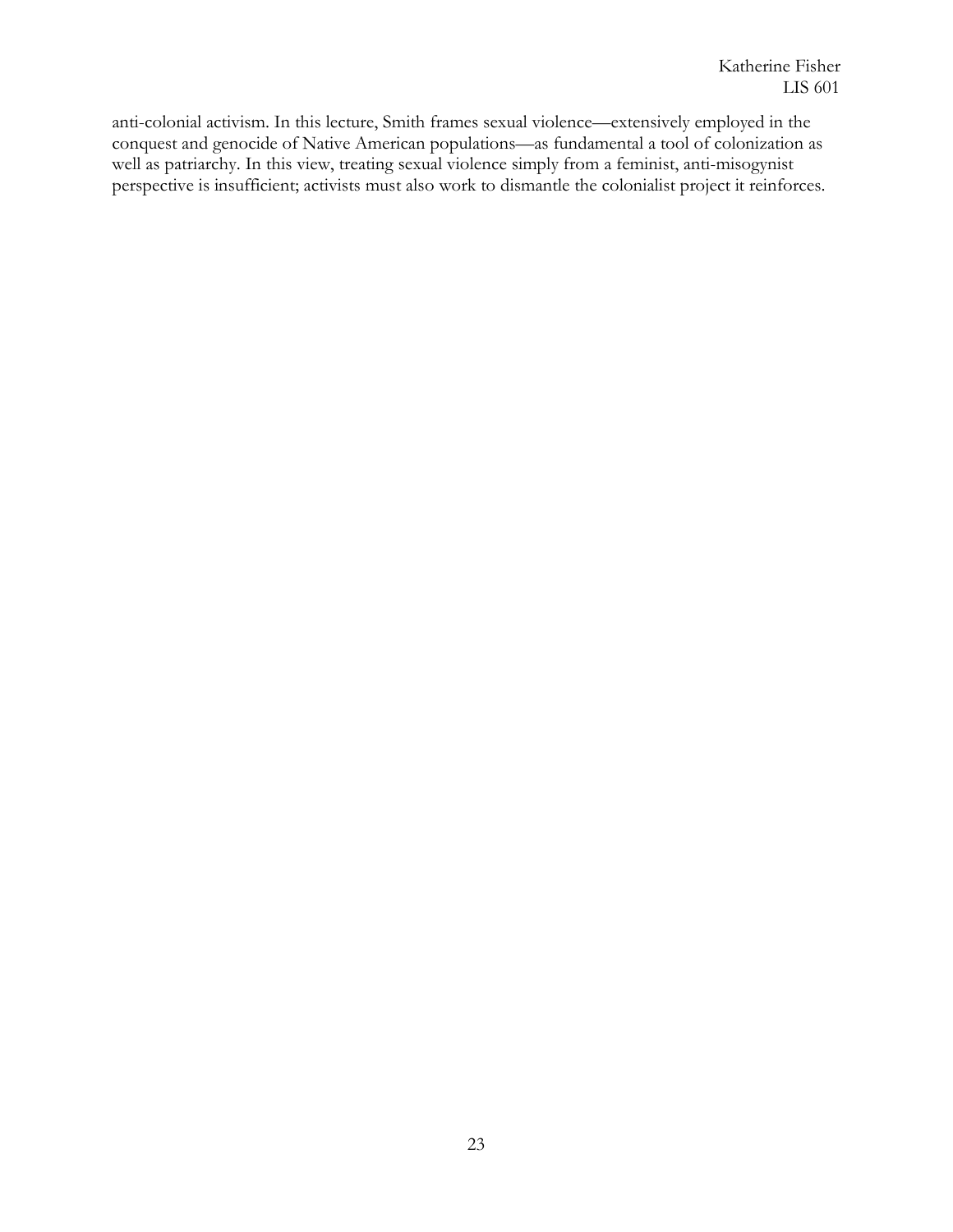## **Appendix II: Search Terms Relevancy Charts**

#### **Key to Search Field Codes**

Databases differ in how they define and use these fields, but I have attempted to interpret and apply field codes consistently within these charts.

#### **AB:** abstract

**E:** everything available (record, metadata, full text if available) **FT:** full text **SU** or **SKEY** (LOC version): CV subject heading **KW** or **GKEY** (LOC version): general keyword

#### **UH Voyager**

| ັ ຕ<br><b>Search Terms</b>                | <b>Number of Items Retrieved</b> | Relevancy |
|-------------------------------------------|----------------------------------|-----------|
| SU: FEMINISM AND INDIGENOUS PEOPLES       |                                  | <b>HR</b> |
| SU: FEMINISM-AUSTRALIA                    | 12                               |           |
| <b>SU: FEMINISM-NEW ZEALAND</b>           | 9                                |           |
| KW: indigenous feminism                   | 10                               |           |
| KW: feminis* AND indigenous               | 0                                | N/A       |
| KW: feminism AND native                   | 153                              | <b>NR</b> |
| <b>SU: FEMINISM AND HAWAIIANS</b>         | 2                                | <b>HR</b> |
| SU: FEMINISM AND INDIANS OF NORTH AMERICA | $\mathfrak{D}_{\mathfrak{p}}$    | <b>NR</b> |
| KW: feminism AND Native American          | 100                              |           |
| KW: feminism AND Hawaiian                 | 12                               | Н         |
| SU: INDIGENOUS WOMEN                      | 59                               | НR        |

#### **Library of Congress**

| <b>Search Terms</b>                                | <b>Number of Items Retrieved</b> | Relevancy      |
|----------------------------------------------------|----------------------------------|----------------|
| SKEY: FEMINISM AND INDIGENOUS PEOPLES              | $\mathcal{D}_{\cdot}$            | <b>HR</b>      |
| GKEY: feminism and indigenous                      | 63                               | U              |
| SKEY: INDIGENOUS CIVIL RIGHTS AND GKEY:            |                                  |                |
| women                                              | 8                                | <b>HR</b>      |
| SKEY: INDIANS OF NORTH AMERICA AND GKEY:           |                                  |                |
| feminism                                           | 9                                | <b>HR</b>      |
| GKEY: aboriginal feminism                          | 25                               | HR             |
| <b>GKEY</b> : native feminism                      | 25                               | U              |
| GKEY: social justice AND indigenous AND women      | 42                               | $\mathbf{U}$   |
| GKEY: social justice AND indigenous AND feminis?   | 16                               | $\mathbf{I}$   |
| SKEY: HAWAIIANS AND GKEY: feminism                 | $\Omega$                         | N/A            |
| GKEY: feminism AND decolonization                  | 26                               | U              |
| GKEY: decolonize? AND women                        | 103                              | $\overline{1}$ |
| GKEY: feminism AND (Hawaii* OR kanaka OR native OR |                                  |                |
| <i>indigenous</i> )                                | 131                              | $\mathbf{I}$   |
| SKEY: FEMINIST THEORY AND GKEY: indigen* OR        |                                  |                |
| aborigin* OR native                                | 14                               |                |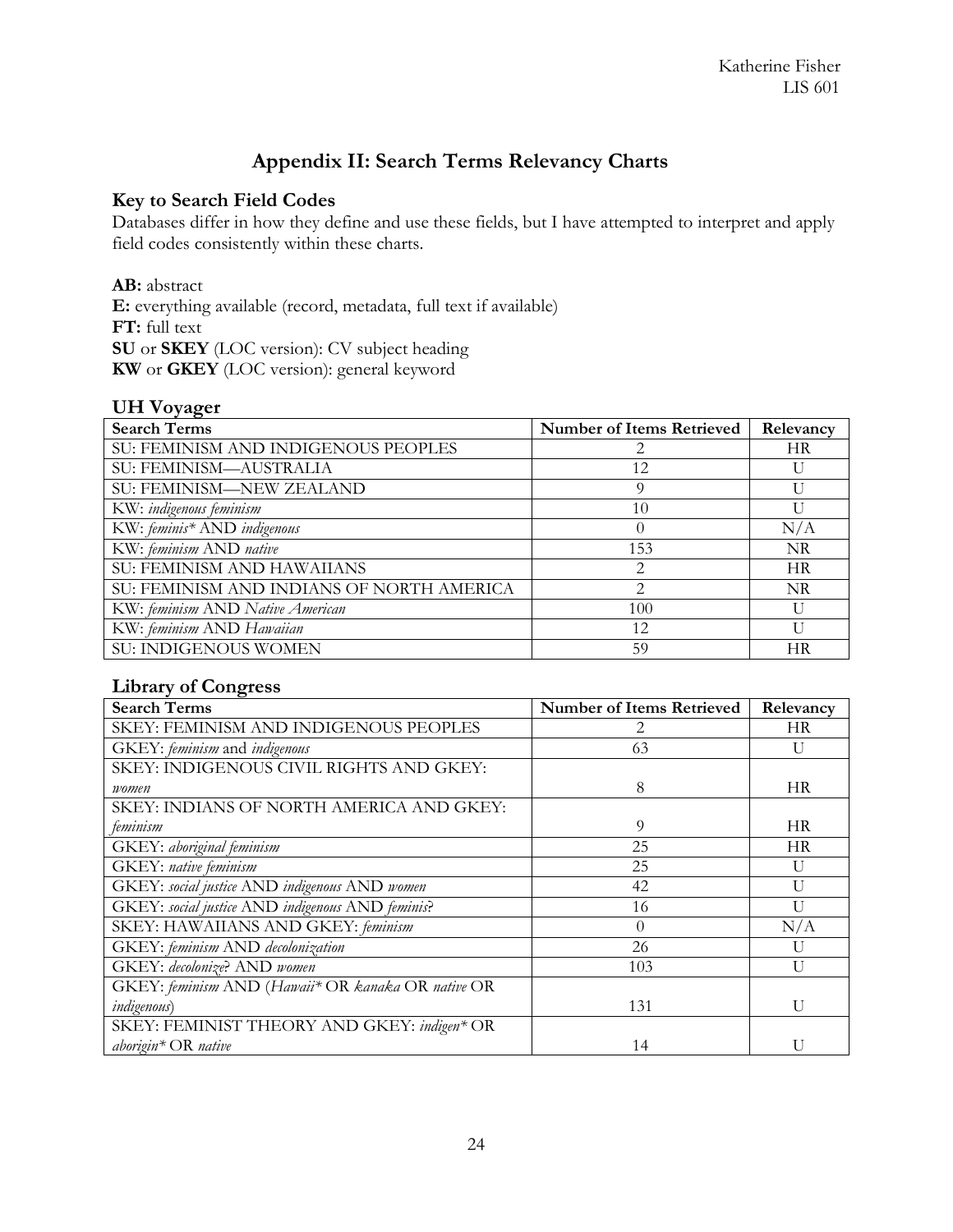## **JSTOR**

| <b>Search Terms</b>                             | Number of Items Retrieved | <b>Relevancy</b> |
|-------------------------------------------------|---------------------------|------------------|
| FT: indigenous feminism                         |                           | НR               |
| FT: feminism AND (Hawaiian OR kanaka)           | 1140                      |                  |
| FT: postcolonial feminism                       | 2.47                      |                  |
| FT: intersectional feminism AND postcolonialism |                           | N/A              |
| FT: intersectional feminism $AND$ postcolonial* |                           |                  |
| FT: intersectionality AND indigenous            |                           | NR               |

## **Academic Search Complete**

| <b>Search Terms</b>                                      | <b>Number of Items Retrieved</b> | Relevancy |
|----------------------------------------------------------|----------------------------------|-----------|
| SU: FEMINISM AND HAWAIIAN WOMEN                          |                                  | N/A       |
| SU: FEMINISM AND NATIVE AMERICAN WOMEN                   |                                  |           |
| SU: FEMINISM-NATIVE AMERICAN INFLUENCES                  |                                  |           |
| feminism AND (Hawaii* OR kanaka OR native OR indigenous) | 426                              | <b>HR</b> |
| AB: indigenous AND (social justice OR rights) AND women  | 263                              |           |
| SU: CRITICAL RACE FEMINISM AND AB: (Hawaii* OR           |                                  |           |
| kanaka OR "Native American" OR "First Nations" OR        |                                  |           |
| "American Indian")                                       |                                  | N/A       |
| SU: CRITICAL RACE FEMINISM                               | 15                               | <b>NR</b> |
| SU: NATIONALISM & FEMINISM AND FT: native OR             |                                  |           |
| indigenous                                               | 18                               | NR        |

## **Studies on Women and Gender Abstracts**

| <b>Search Terms</b>                                     | <b>Number of Items Retrieved</b> | Relevancy |
|---------------------------------------------------------|----------------------------------|-----------|
| E: feminism AND (Hawaii* OR kanaka OR native OR         |                                  |           |
| <i>indigenous</i> )                                     | 25,238                           |           |
| (AB: feminism AND (Hawaii* OR kanaka OR native OR       |                                  |           |
| indigenous)) OR (KW: feminism AND (Hawaii* OR kanaka OR |                                  |           |
| native OR indigenous))                                  | 20                               |           |
| E: indigenous feminism                                  | 56                               |           |
| E: native feminism OR aboriginal feminism               | Q                                |           |
| AB: indigenous AND women                                | 712                              | <b>HR</b> |
| AB: feminis* AND postcoloni*                            | 266                              | <b>HR</b> |
| AB: feminis* AND decoloniz*                             | 28                               | NR        |

## **Hawaii Pacific Journal Index**

| <b>Search Terms</b>   | <b>Number of Items Retrieved</b> | Relevancy |
|-----------------------|----------------------------------|-----------|
| KW: feminism          |                                  | NR        |
| KW: feminis?          | 39                               | NR        |
| KW: women? AND rights |                                  | N/A       |
| KW: wome? AND rights  |                                  | NR        |
| KW: women AND coloni? |                                  | NR        |
| KW: women AND native  |                                  | NR        |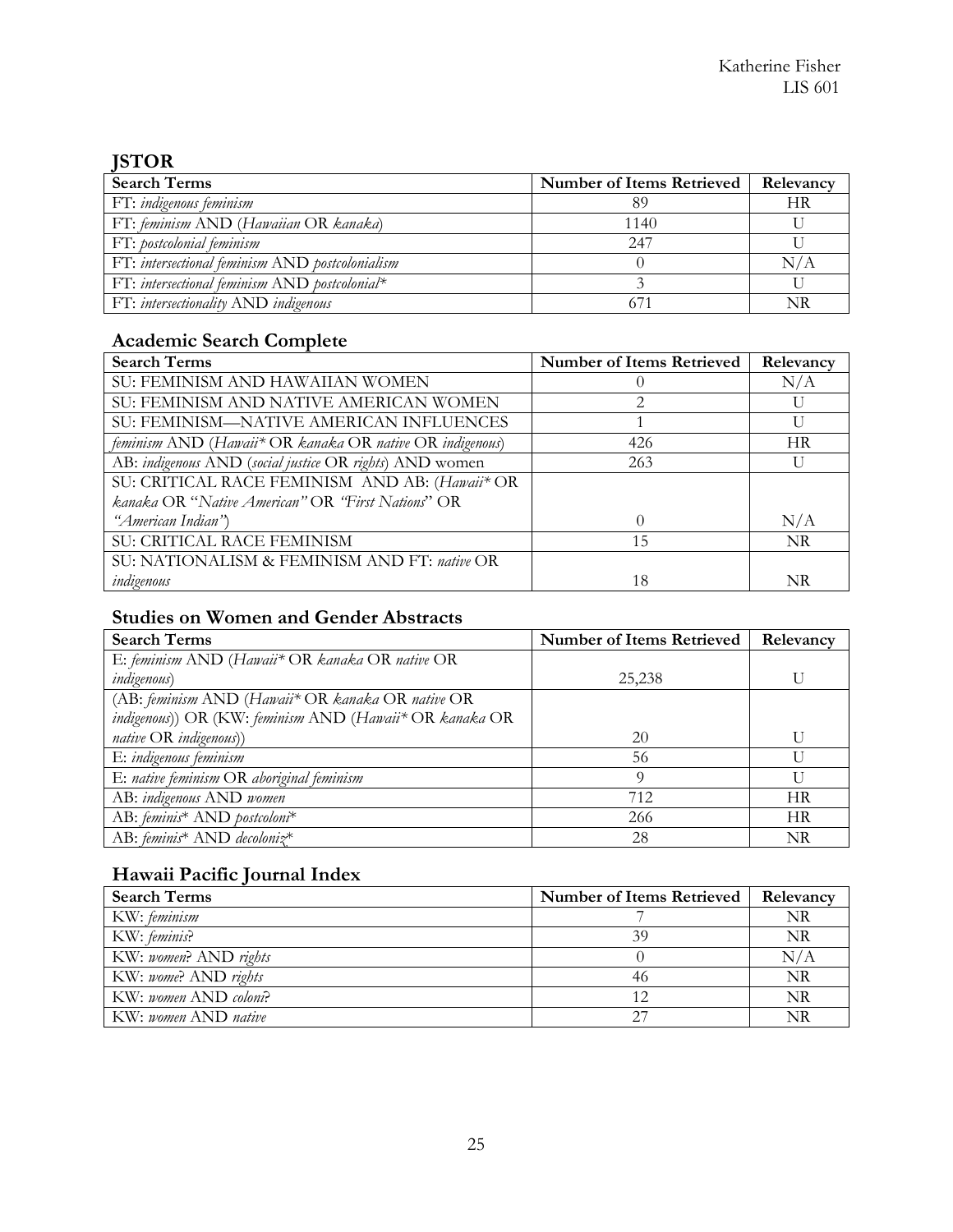## **ProQuest (Ethnic NewsWatch, Dissertations & Theses Global, MLA International Bibliography)**

| <b>Search Terms</b>                               | <b>Number of Items Retrieved</b> | Relevancy |
|---------------------------------------------------|----------------------------------|-----------|
| SU: FEMINISM AND INDIGENOUS PEOPLES               |                                  |           |
| SU: INDIGENOUS PEOPLES AND KW*: feminism          |                                  |           |
| SU: NATIVE PEOPLES AND KW*: feminism              |                                  |           |
| SU: NATIVE NORTH AMERICAN AND KW*: feminis*       | 20                               | НR        |
| KW: indigenous feminism                           | 295                              | НR        |
| KW*: feminism AND (Hawaii* OR kanaka OR native OR |                                  |           |
| <i>indigenous</i> )                               | 490                              | НR        |

\* Keyword search anywhere but full text.

## **Project MUSE**

| <b>Search Terms</b>                                     | <b>Number of Items Retrieved</b> | Relevancy |
|---------------------------------------------------------|----------------------------------|-----------|
| FT: feminism AND (Hawaii* OR kanaka OR indigenous)      |                                  | HR (after |
|                                                         | 3,287                            | limiting) |
| FT: indigenous feminism                                 | 63                               | <b>HR</b> |
| FT: indigenous AND women's rights                       | 641                              |           |
| FT: indigenous AND feminism AND intersectional*         | 194                              | <b>HR</b> |
| FT: Native American AND feminism                        | 1,269                            |           |
| FT: feminis* AND decoloni* AND Hawaii*                  | 225                              |           |
| FT: aboriginal feminism OR native feminism              | 19                               | <b>HR</b> |
| FT: indigenous AND (social justice OR rights) AND women |                                  |           |
| AND Hawaii*                                             | 957                              |           |

## **ScholarSpace**

| <b>Search Terms</b>                                               | <b>Number of Items Retrieved</b> | Relevancy |
|-------------------------------------------------------------------|----------------------------------|-----------|
| KW: indigenous AND feminism                                       | 249                              |           |
| KW: indigenous AND feminism AND Hawaiian                          | 150                              |           |
| KW: women AND decoloniz*                                          | 38                               | NR        |
| KW: women's rights AND Hawaii                                     | 138                              |           |
| KW: Native American AND feminis*                                  | 144                              |           |
| KW: indigenous feminis* OR aboriginal feminis* OR native feminis* |                                  |           |
| OR tribal feminis*                                                |                                  |           |

#### **ebrary**

| <b>Search Terms</b>                                          | <b>Number of Items Retrieved</b> | Relevancy |
|--------------------------------------------------------------|----------------------------------|-----------|
| SU: feminism AND indigenous                                  |                                  |           |
| SU: indigenous women                                         |                                  |           |
| SU: women's rights                                           | 180                              |           |
| SU: women's rights AND indigenous                            | $\mathcal{D}_{\mathcal{L}}$      |           |
| SU: women AND Hawaii*                                        | 3                                | <b>NR</b> |
| FT: indigenous feminism OR aboriginal feminism OR indigenist |                                  |           |
| feminism OR native feminism OR tribal feminism               | 102                              | <b>HR</b> |
| FT: feminism AND (Hawaii* OR kanaka OR Native American       |                                  |           |
| OR American Indian)                                          | 9,870                            |           |
| SU: decolonization AND feminism                              |                                  |           |